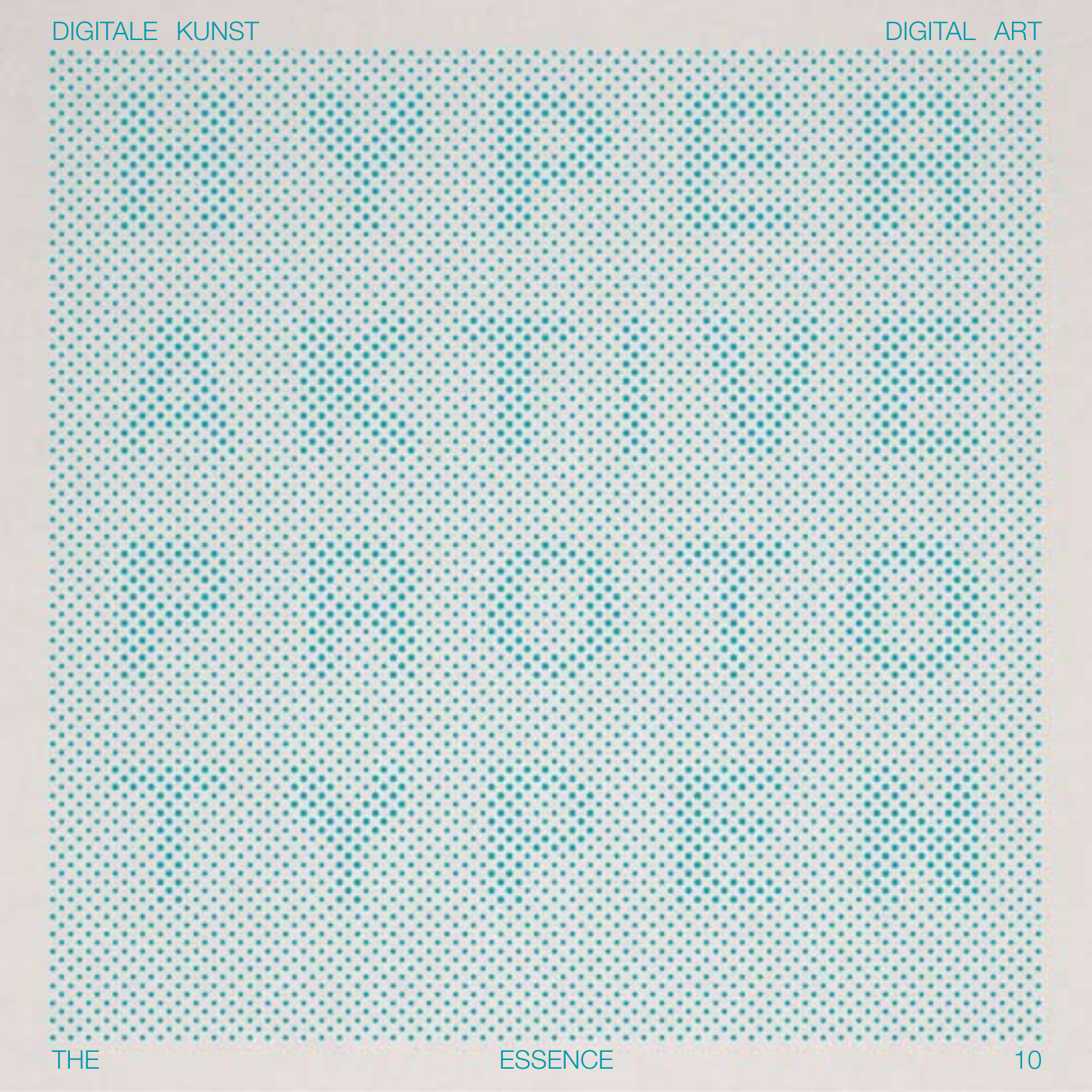# INDEX

Vorwort *Hyperaktive Prototypen*....3 Ella Esque *Tesselated Skin*....4-5 Mario Fischer *Temporal Mimesis*....8-9 Thomas Frierss *araneus machinamentum*....6-7 Mischan Gholizadeh Toosarani *Skirmish in the Oasis*....10-11 Mateusz Gorecki *Zelluläre Dekonstruktion*....12-13 Andreas Haider *skia*....14-15 Matthias Kassmannhuber *Reflection Eternal....16-17* Joseph Lucero *N 48.212129° E 16.372112°*....18-19 Gülüzar Özdemir (Alev) *polyt*....20-21 Julian Palacz *algorithmic search for love*....22-23 Milos Paripovic *EYEFILM....24-25* Martina Schönherr *Daktylophon*....26-27 Peter Tilg *Sukkubus*....28-29Nina Tommasi *Spektromorphologische Topologien\_eine Versuchsanordnung über den Zeitkörper*....30-31 Florian Waldner *Does It Sound Like I Was Here?*....32-33

#### **CREDITS**

Konzept: Lydia Lindner Redaktion: Veronika Schnell Lektorat: Franziska Echtinger Gestaltung: Markus Riedler © Fotos: Roman Hansi, Peter Kainz, Gerhard Ramsebner und bei den KünstlerInnen © Texte: bei den KünstlerInnen

#### **IMPRESSUM**

Herausgeber und für den Inhalt verantwortlich: Universität für angewandte Kunst Wien, Abteilung Digitale Kunst, Leitung: Univ.-Prof. Virgil Widrich, Expositur Sterngasse 13, 1010 Wien www.digitalekunst.ac.at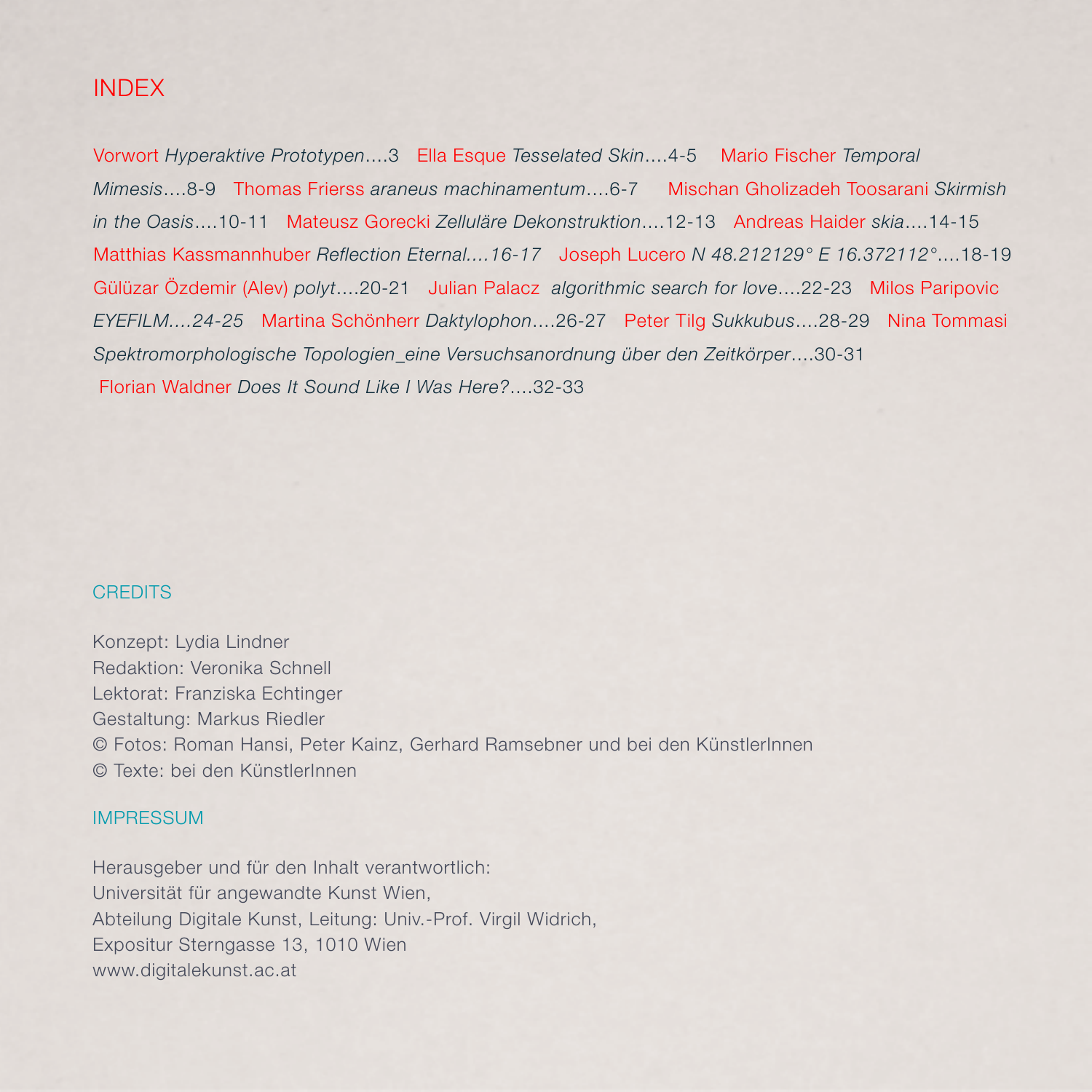# Hyperaktive Prototypen

Im Rahmen der Jahresausstellung der Angewandten "The Essence10" präsentiert die Abteilung Digitale Kunst unter dem Titel *"Hyperaktive Prototypen"* 15 Arbeiten von AbsolventInnen der Digitalen Kunst im Wiener Künstlerhaus vom 24. Juni bis 18. Juli 2010.

Das Spektrum der ausgewählten Werke umfasst interaktive und netzbasierte Installationen, algorithmisch gestaltete Skulpturen, sensorgesteuerte Objekte, reaktive Klangskulpturen, Klang-Environments und mobile Klanginstallationen.

Die Arbeiten sind Prototypen unterschiedlicher künstlerischer Herangehensweisen und medienästhetischer Umsetzungen. Sie sind Ergebnisse künstlerisch experimenteller Auseinandersetzung mit algorithmisch bestimmter, prozessorientierter, spatialer Medialität.

Der vorliegende Katalog dokumentiert in komprimierter Form die einzelnen Projekte, die im Studienjahr 2009/10 an der Abteilung Digitale Kunst als Diplomarbeiten eingereicht wurden. (Diplombetreuung: Architekt DI Nicolaj Kirisits, a.o. Univ.- Prof. Mag. art. Ruth Schnell und Univ.-Prof. Virgil Widrich.)

Wien, Juni 2010 Univ.-Prof. Virgil Widrich

# Hyperactive Protoypes

*As part of the annual exhibition of the University of Applied Arts Vienna, which bears the title "The Essence 10", from June 24 to July 18, 2010 the Digital Art Department will be presenting 15 pieces of work by digital art graduates under the title "Hyperactive Prototypes" in the Künstlerhaus, Vienna.* 

*The range of selected works on display encompasses interactive and network-based installations, algorithmically designed sculptures, sensor-controlled objects, reactive sound sculptures, sound environments and mobile sound installations.* 

*The works are prototypes of differing forms of artistic approach and media aesthetic realisation. They are the results of an experimental, artistic involvement with a process-oriented spatial mediality determined by algorithms.*

*This catalogue is a concise record of the projects presented. All the projects represent diploma artwork submitted by students during the academic year 2009/10. (Diploma supervisors: DI Architect Nicolaj Kirisits, a.o.Univ.-Prof. Mag. art. Ruth Schnell and Univ.-Prof. Virgil Widrich).*

*Vienna, June 2010* Univ.-Prof. Virgil Widrich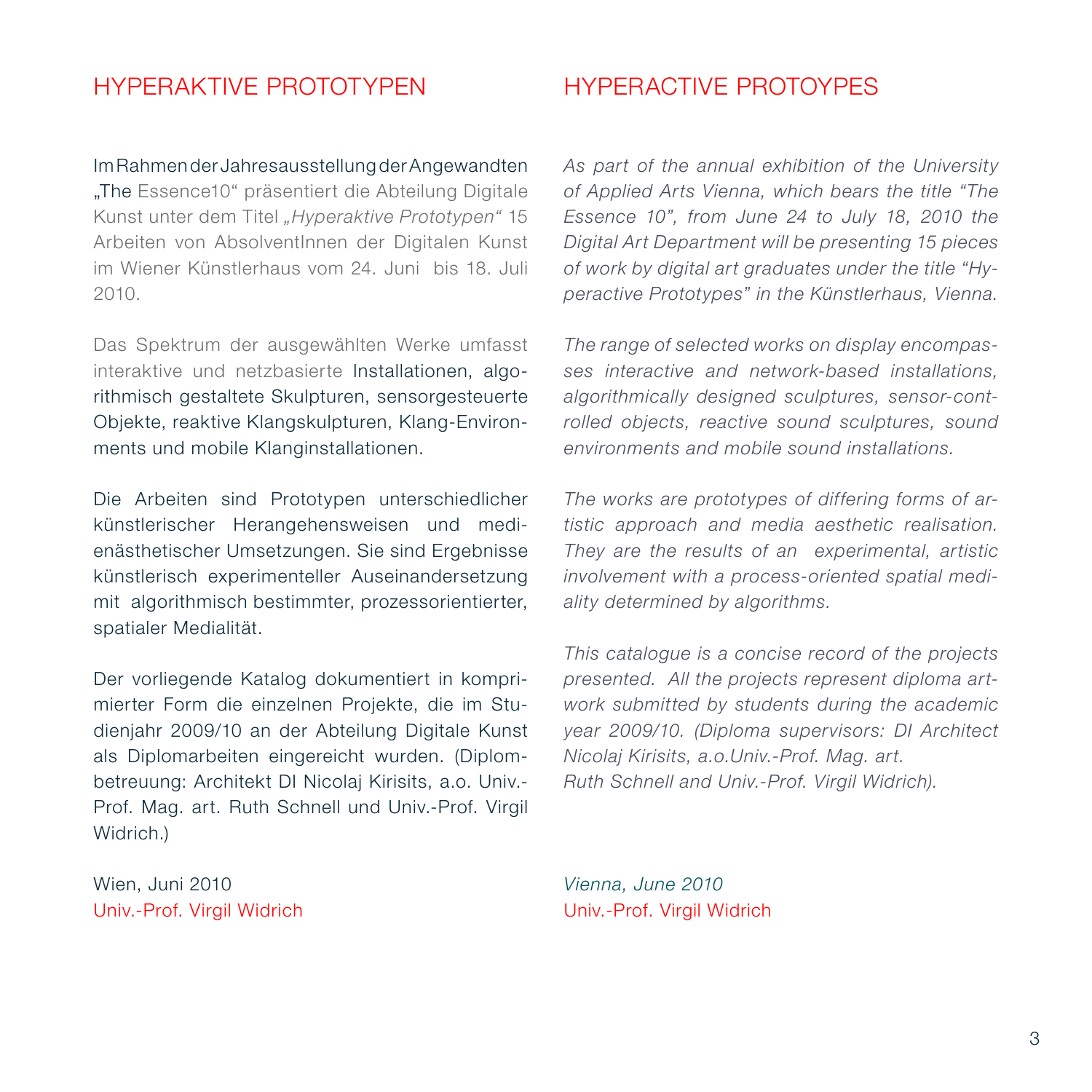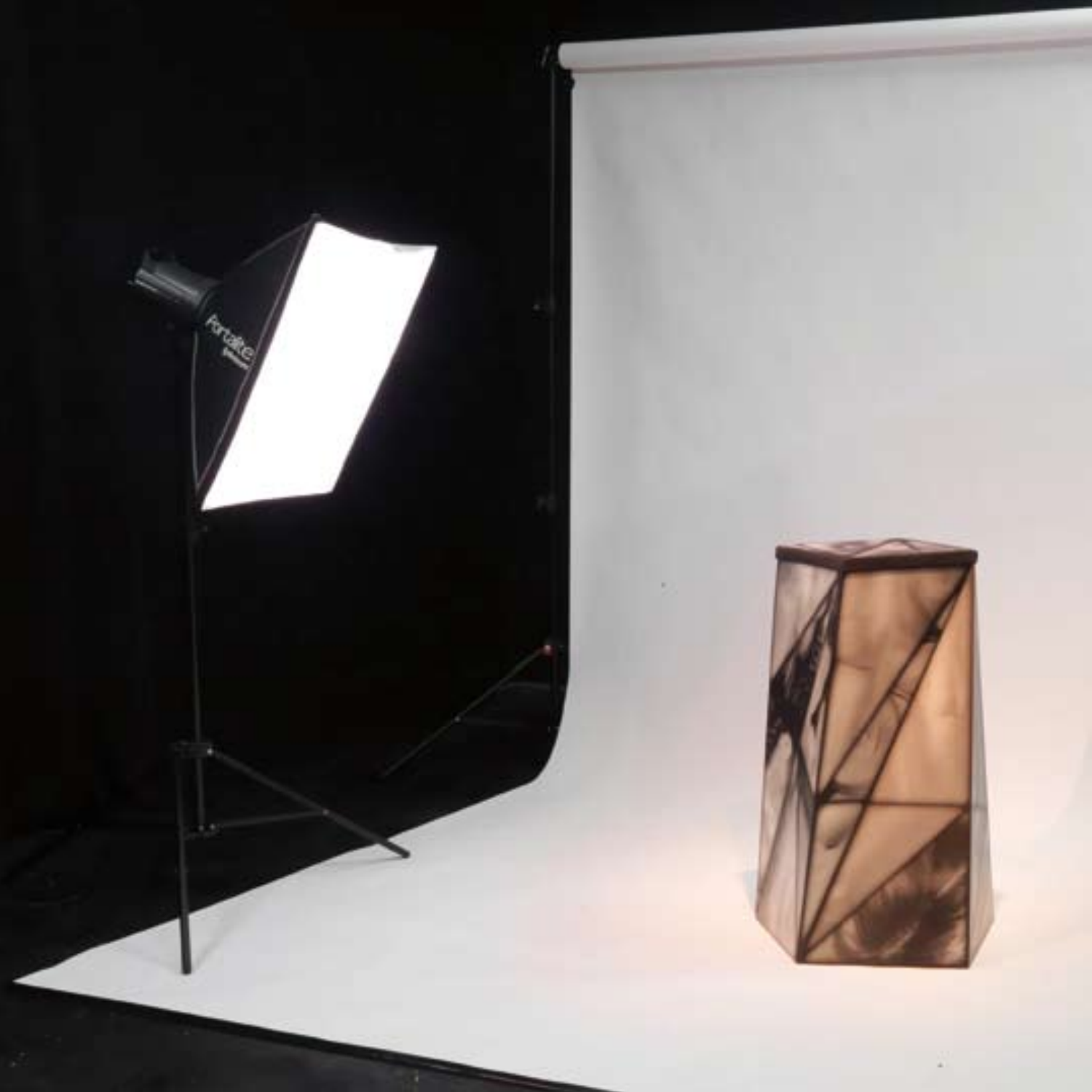# Ella Esque

#### *Tesselated Skin*

Installation, 2010 Material: Holz, Leder, Fotoemulsion, Folie Tessellated Skin

*Installation, 2010 Materials: Wood, leather, photo emulsion, foil*

Die Installation "*Tesselated Skin"* spielt mit Repräsentationsformen des menschlichen Körpers im Zeichen des digitalen Codes. Materialisierte Objekte (Nachbau von digitalen 3D-Objekten), Simulationen von menschlicher Haut und Oberflächen werden gegeneinander ausgetauscht. So wird ein *(real) unreal skin* statt auf einen *game character* auf die Oberfläche eines realen Gegenstands aufgetragen. Dieser Gegenstand fungiert darüberhinaus in der Installation auch als Versatzstück eines klassischen Mediendispositivs, nämlich als Sitzgelegenheit ("Hocker") für Portrait-Aufnahmen im Fotostudio.

*The installation* "Tessellated Skin" *plays with forms of representation of the human body and the impact of digital codes. Materialized objects (reproductions of digital 3D objects) and simulations of human skin and surfaces are interchanged. In this way a* (real) unreal skin *is applied to the surface of a real object instead of a* character from a game*. Furthermore, this object also acts as a prop from a classic media dispositif, the seat in a studio portrait setting.*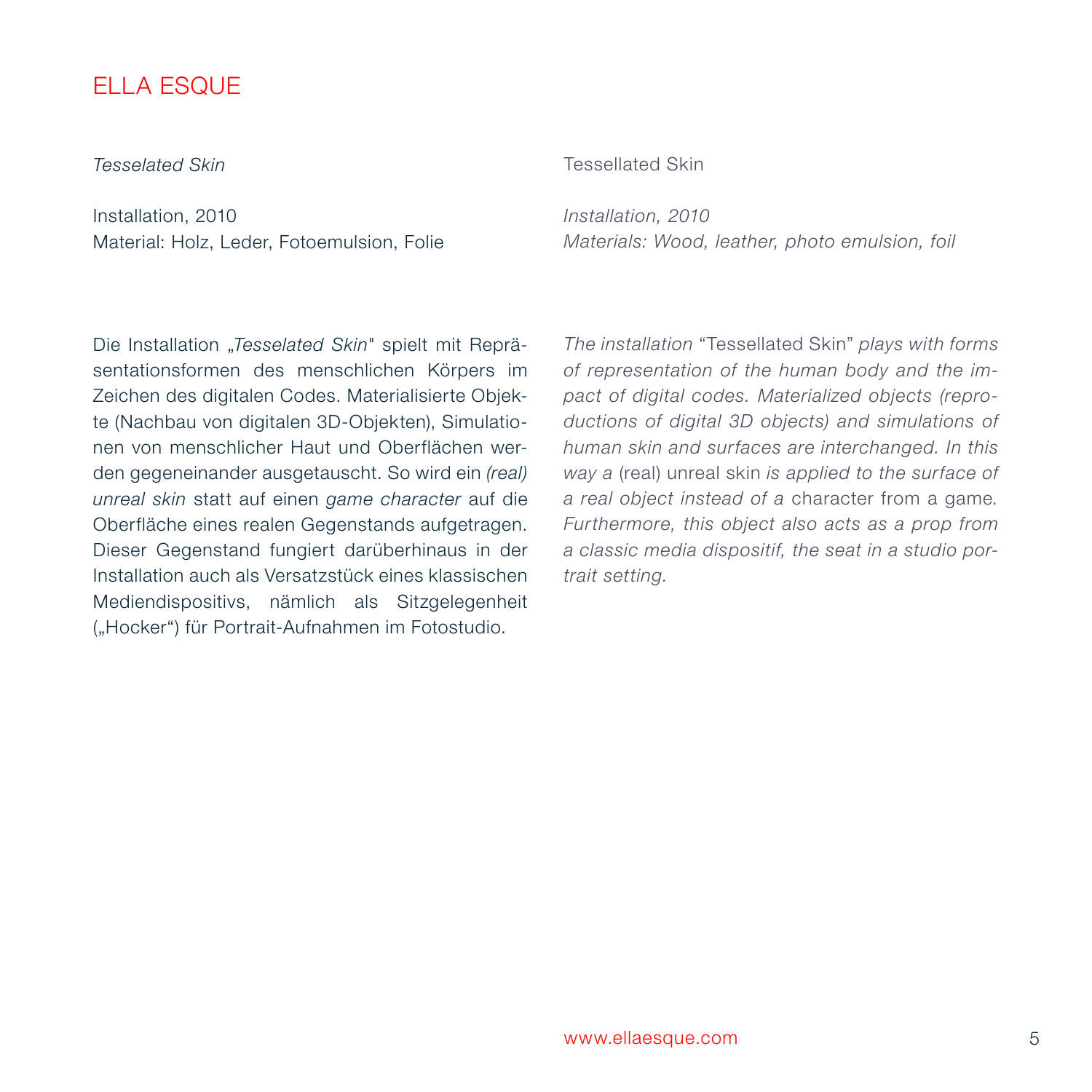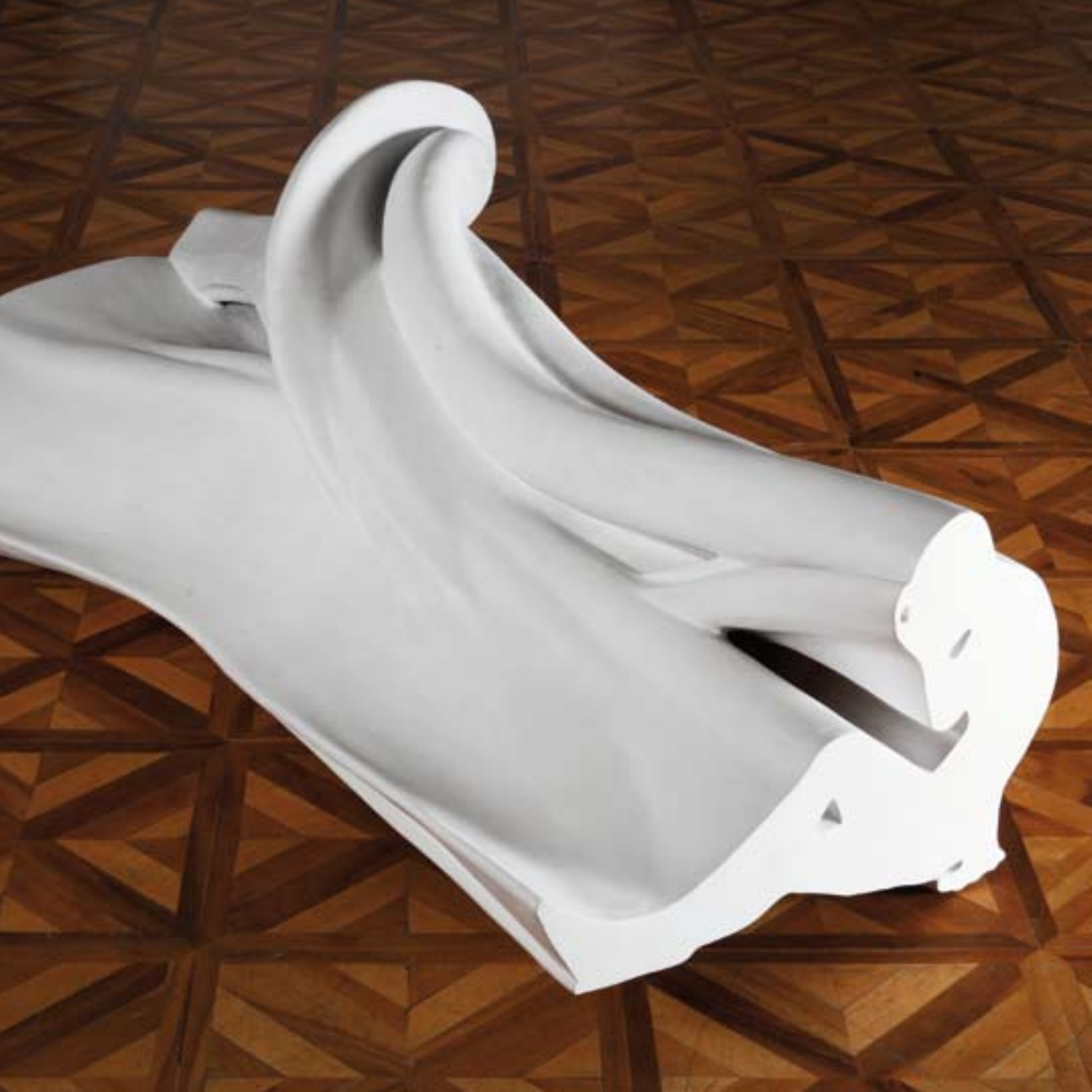# MARIO FISCHER

#### *Temporal Mimesis*

Skulptur, 2010 Material: Hartschaum, Polyurethane Coat, Weiße Patina, 230 x 180 x 85cm

Temporal Mimesis

*Sculpture, 2010 Materials: Rigid foam, polyurethane coat, white patina. Dimensions: 230 x 180 x 85cm*

Die Skulptur *"Temporal Mimesis"* beruht auf der Beobachtung von Bewegungszuständen, die sich über einen temporalen Verlauf als Teile eines Ensembles manifestieren und deren Wirkungsbeziehungen mittels Rekonstruktion zu einem formal nachvollziehbaren Artefakt werden.

Die Formfindung unterliegt einem bestimmten Modus des Beobachtens, der das Unsichtbare in den Vordergrund stellt, wodurch sich ein Potenzial an Volumen und Form ergibt. Durch den Akt der Aufnahme, Rearrangierung und Rekonstruktion von Zuständen oder Gesten wird das scheinbar Unscheinbare als eine mögliche Realität sichtbar.

*The sculpture* "Temporal Mimesis" *is based on the observation of states of movement that can be traced through time to emerge as part of an ensemble. Their interrelationships are reconstructed and given concrete form as an artifact. The forms take shape through a specific way of observing that focuses on the invisible, evoking a wide potential range of volumes and forms. Through the act of recording, rearranging and reconstructing states and gestures, the seemingly invisible is made visible and becomes a possible reality.* 



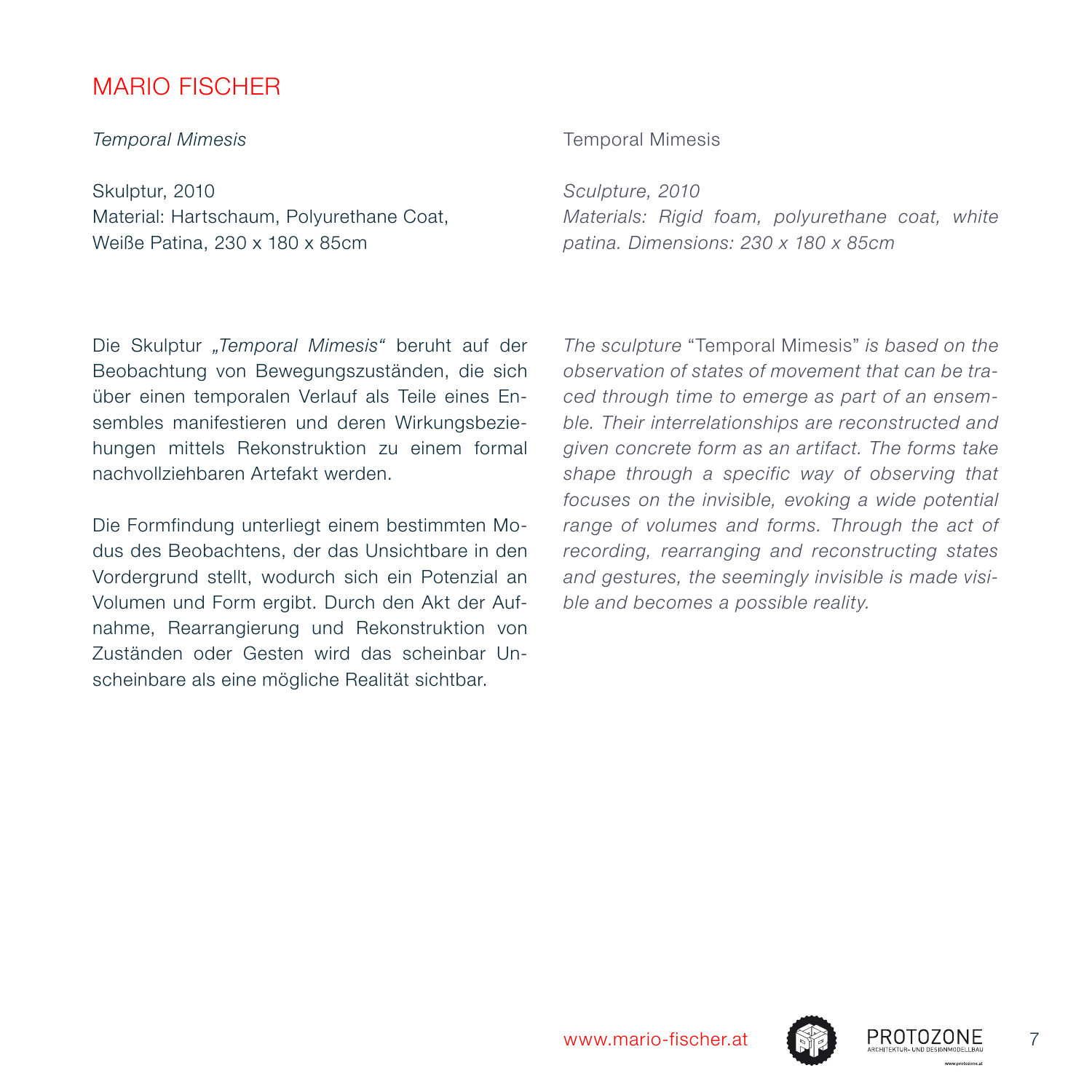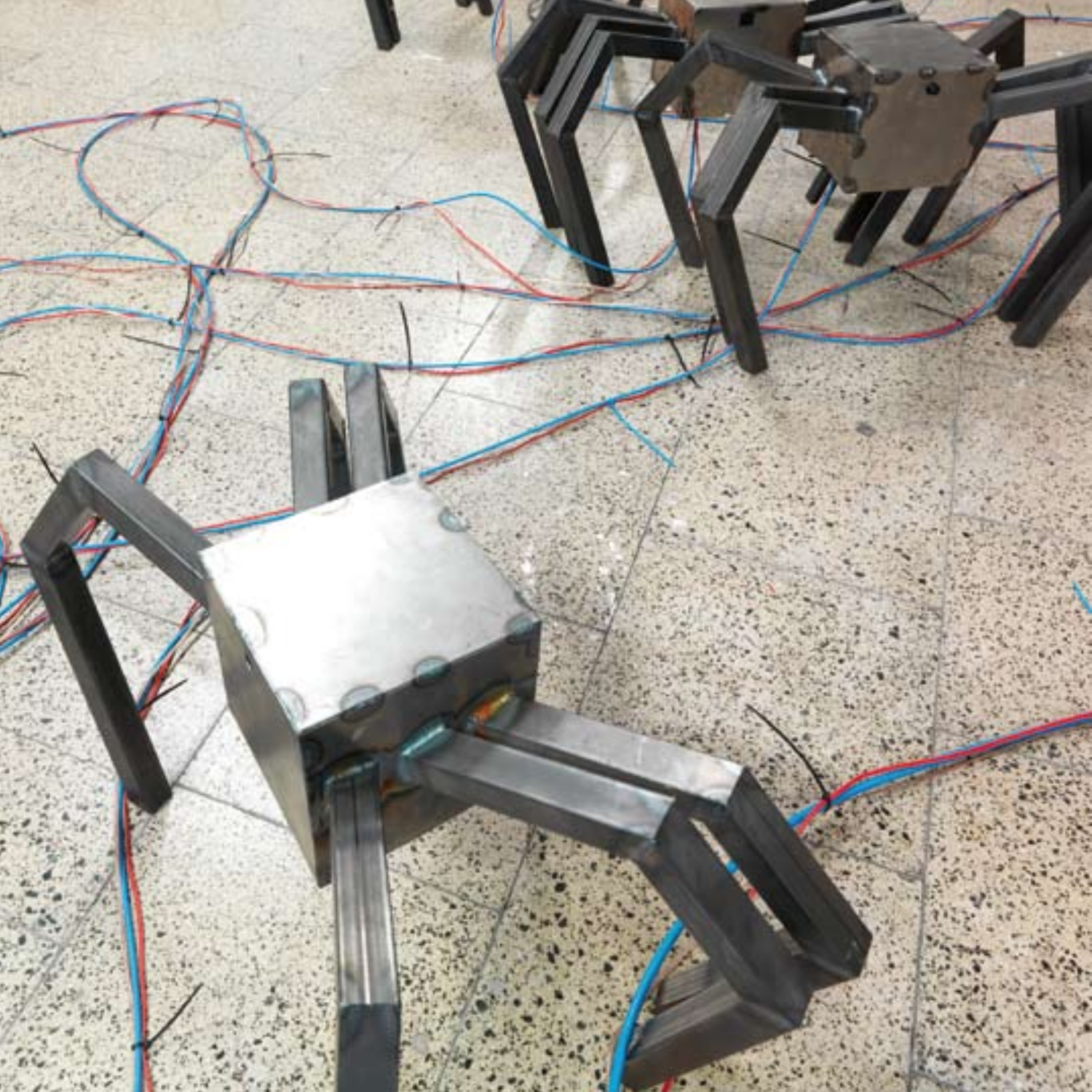## THOMAS FRIERSS

#### *araneus machinamentum*

Rauminstallation, 2010 Material: 20 Metallkonstruktionen je 84x50x50 cm, Ultraschallsensor, Photodiode/Detektor, LED IR Emitter, Pneumatik

#### *araneus machinamentum*

*Installation, 2010 Material: 20 objects: metal construction 84 x 50 x 50cm, ultrasonic sensor, photodiode/detector, infrared LED emitter, pneumatic system*

Metallene, quadratische, spinnenartige Objekte besetzen einen Raum, der bei Annäherung der BetrachterInnen zum Interaktionsfeld und Spielplatz von Maschinenspinnen wird. Erwacht einer dieser auf metallenen Beinen thronenden Würfel, so gibt er sein Signal mittels einer gepulsten binären Infrarotsequenz an die anderen weiter, und ein pneumatisches Zucken und der Klang der schaltenden Zylinder durchströmt den Schwarm der versammelten Spinnen, solange sich BetrachterInnen in Reichweite eines der Artefakte befinden.

*Metal, square, spidery objects have taken over a room and as the visitor approaches this becomes a playground and field of interaction for the mechanical spiders. When one of these cubes elevated on metal legs is stirred into action, it gives a signal to the others with a pulsing binary infrared sequence. This triggers pneumatic jerking movements and the sound of moving pistons that engulfs the swarm of spiders for as long as viewers are within reach of one of the artifacts.* 

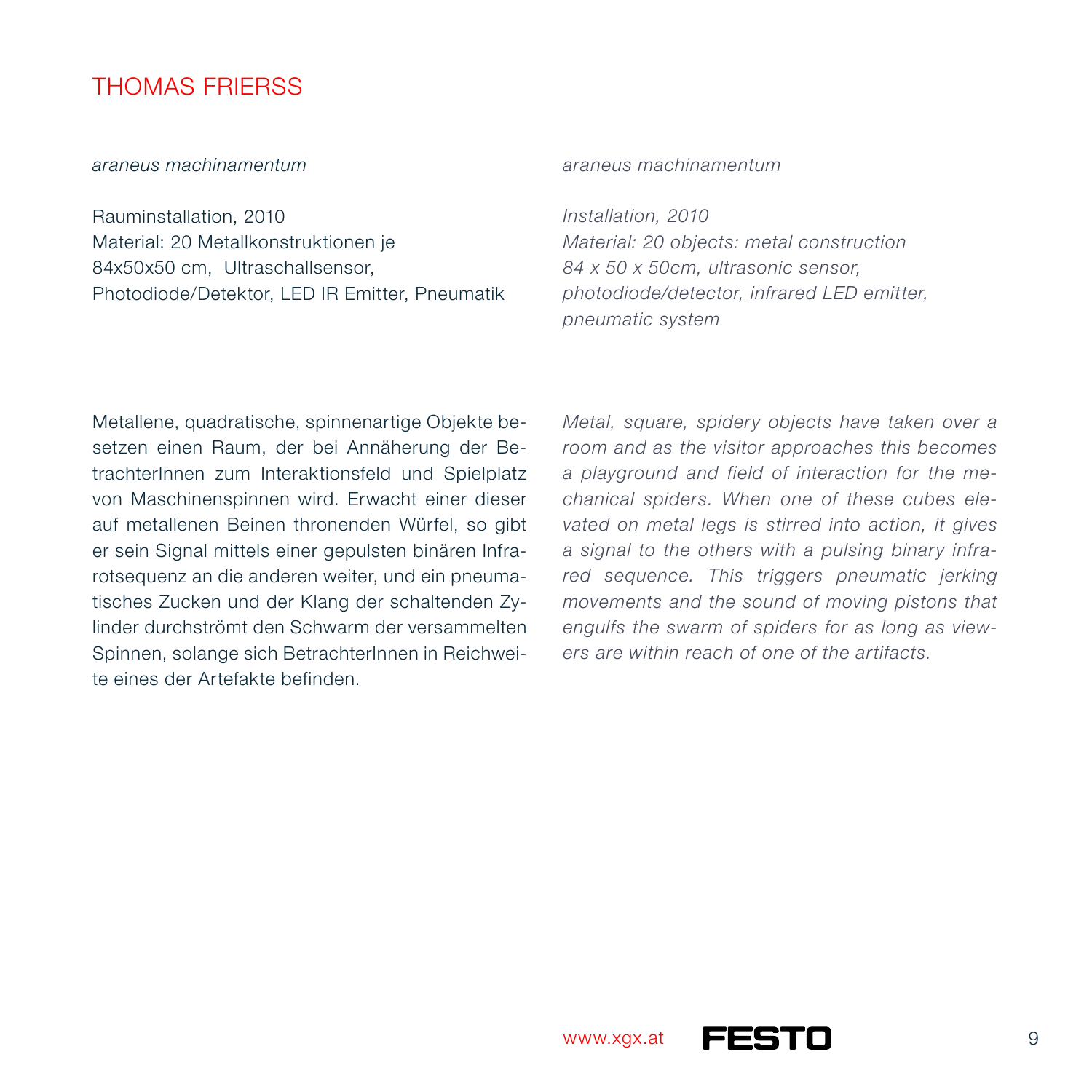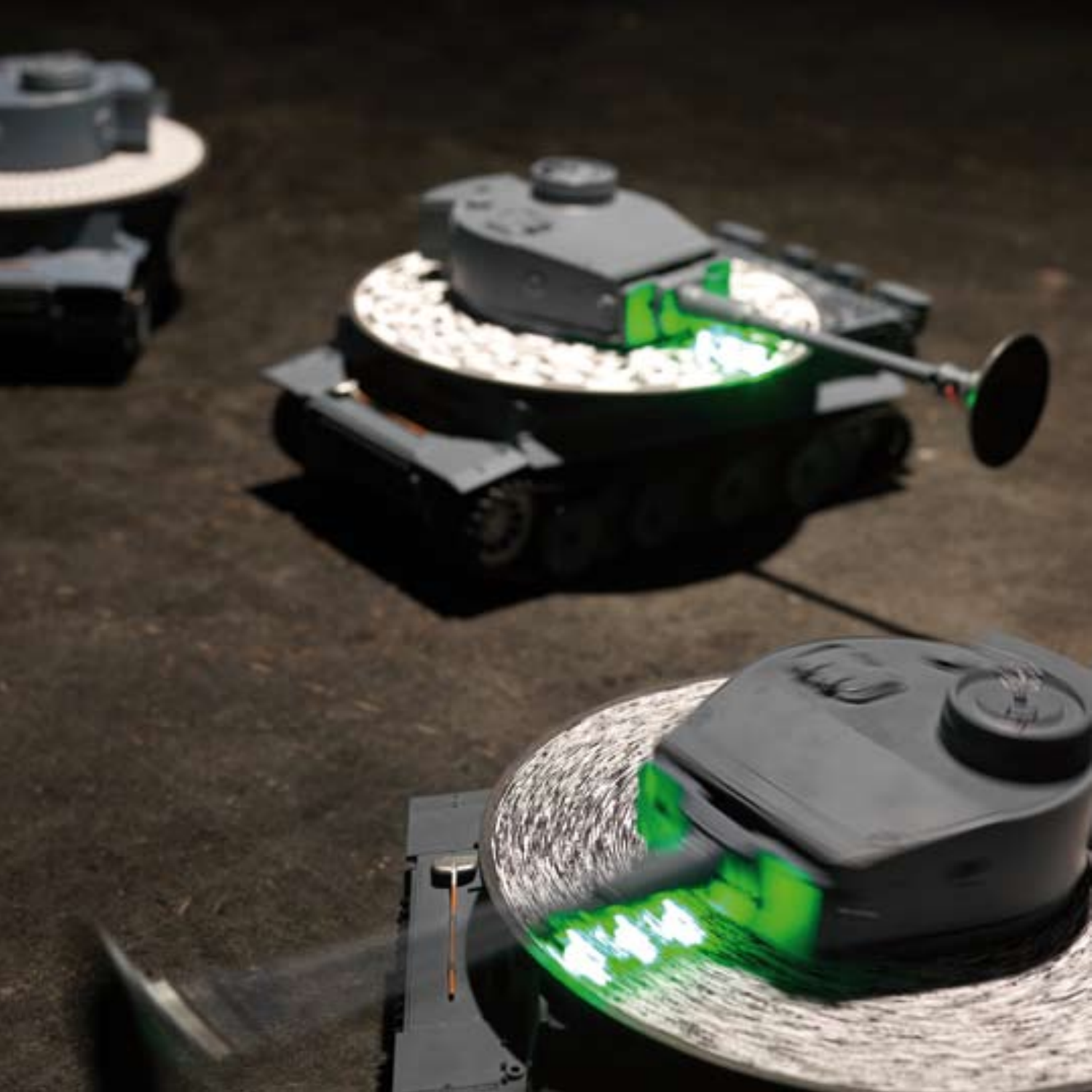### Mischan Gholizadeh Toosarani

*Skirmish in the Oasis* 

Installation/Performance, 2010 Material: 3 ferngesteuerte Panzer (1:16), Picturedisc, Tonabnehmer, Miniatur-Lautsprecher

Die geometrische Grundform eines Panzers besteht aus zwei Teilen, die koaxial von einander abhängig sind. Es ist für die Kanone unmöglich, sich unabhängig von der Basis des Panzers zu bewegen. Dennoch ist es möglich, dass beide Teile eine entgegengesetzte Drehbewegung durchführen. Das finale Drehverhältnis entscheidet über die Schussrichtung, und der Bewegungsprozess bis dahin ist definiert vom Wechselspiel zwischen strategischer Planung und den taktischen Erfordernissen.

Der Panzer als militärisches Vehikel legt den Verweis auf das problematische Verhältnis zwischen lokalem und globalem Handeln nahe. Die Arbeit macht sich zur Aufgabe, die Form und Funktion des Panzers

zu nutzen, um die Komplexität der Entscheidungsprozesse bis zum finalen Schuss in einer klanglichen Installation zu inszenieren.

Skirmish in the Oasis

*Installation/performance, 2010 Material: 3 remote-controlled tanks (1:16), picture discs, pickups, miniature loudspeakers*

*A tank's basic geometric form consists of two coaxially interconnected parts. The turret with the gun cannot move independently from the tank's hull although it is possible for the two parts to turn in opposite directions. The final position determines the direction of fire and the movements until that point in time are defined by a combination of strategic planning and tactical requirements.* 

*The tank as a military vehicle reflects the problematic relationship between local and global actions. The aim of this sound installation is to use the form and function of the tank to recreate the complexity of the decision-making process before the gun is fired.*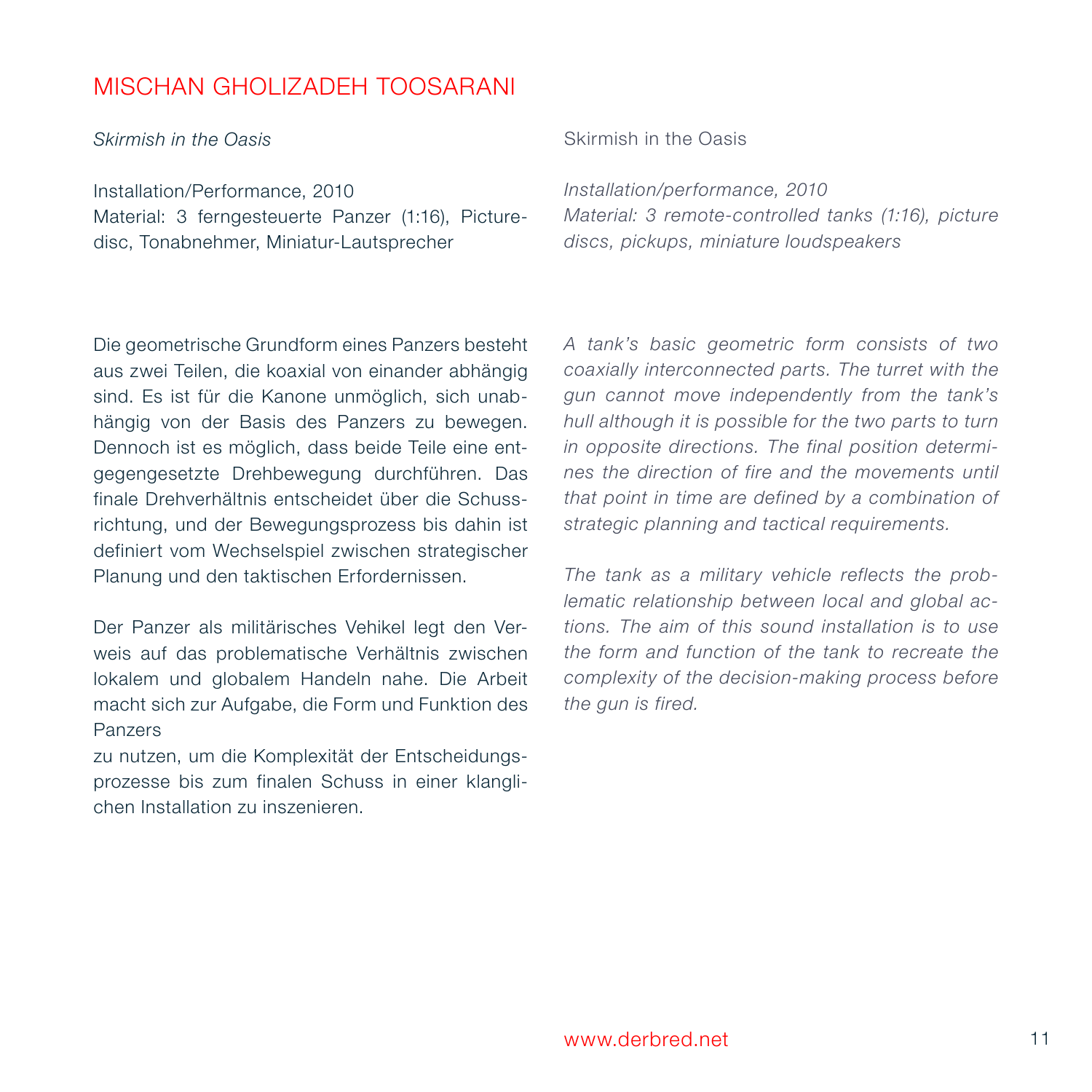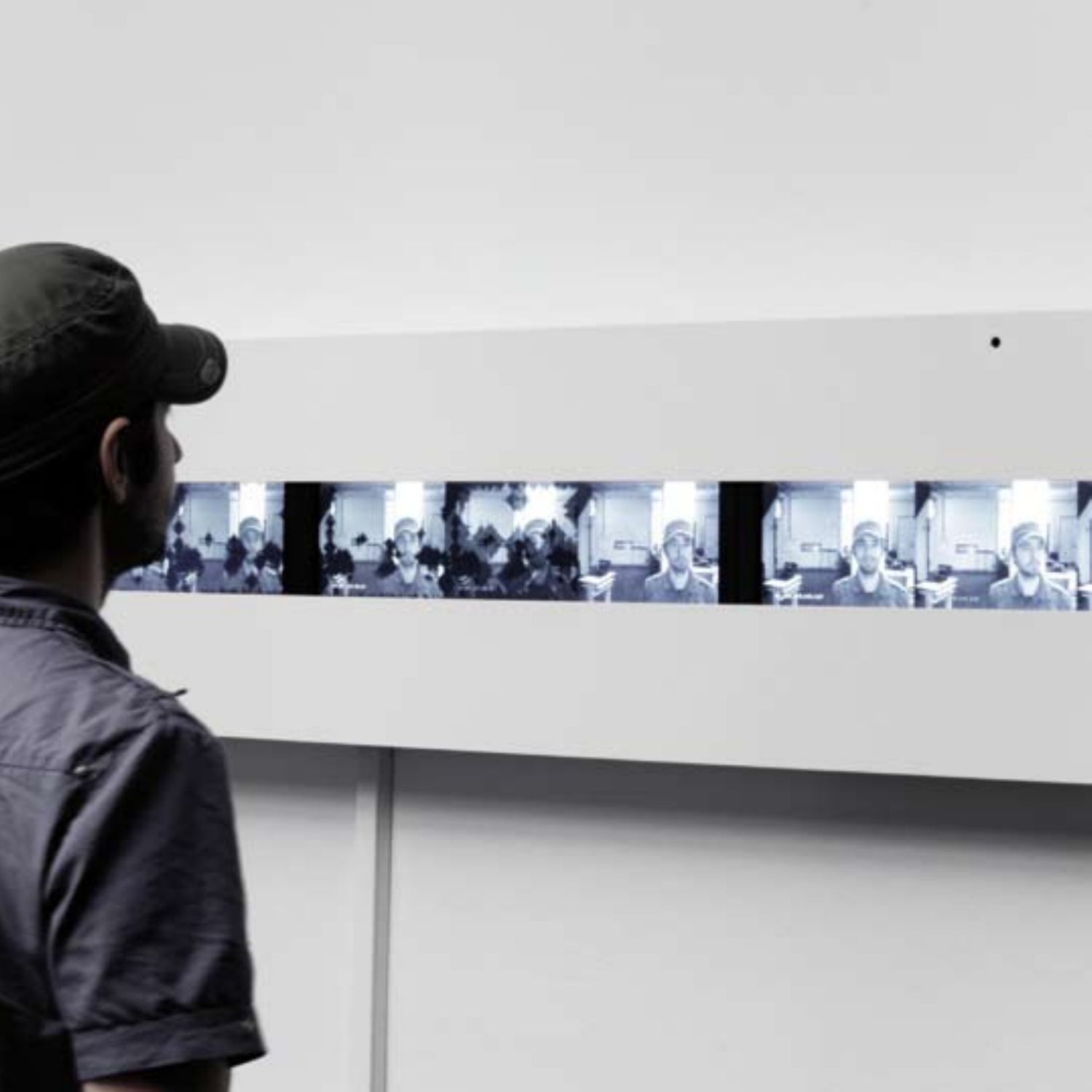### MATEUSZ GORECKI

*Zelluläre Dekonstruktion*

Interaktive Installation, 2010 Material: 4 Bildschirme, Webcam, PC

*"Zelluläre Dekonstruktion"* ist eine Arbeit, die sich mit der Erinnerung und dem Vergessen auseinander setzt. Dabei wird Fotografie als Metapher für "Erinnerung" ausgelotet. Die Installation erstellt Bilder, die vergänglich sind. Das algorithmische Vergessen beginnt mit der Erstellung des Bildes. Die BeobachterInnen im Ausstellungsraum sind ProtagonistInnen und gleichzeitig passive ZuschauerInnen. Jedes vor Ort entstandene Bild wird in ein Webportal hochgeladen und in einen Schwebezustand zwischen Erinnerung und Löschung versetzt. Sobald Online-BesucherInnen des Webportals eines der Bilder öffnen und anschauen, lösen sie damit einen Zerfallsprozess aus. Diesen können die AusstellungsbesucherInnen auf den vier Monitoren mitverfolgen, wobei die IP Nummer der/des jeweiligen Online – Besucherin/Besuchers auf dem entsprechenden Bild angezeigt wird. Je öfter die im Web veröffentlichten Bilder abgerufen und angesehen werden, desto weniger bleibt von ihnen übrig.

Cellular Deconstruction

*Interactive Installation, 2010 Materials: 4 screens, webcam, PC*

"Zelluläre Dekonstruktion" *is a work that examines remembering and forgetting. It explores photography as a metaphor for "memory." The installation creates transient images and "algorithmic forgetting" begins at the very moment when the image is created. The viewers in the exhibition room are protagonists and at the same time passive spectators. Each image created in the installation is uploaded on a web portal and placed in a state of limbo between remembering and deletion. When online visitors open an image on the web portal they trigger a process of disintegration. Visitors at the exhibition can watch this on four screens and the online visitor's IP address appears on the image they have called up. The more frequently the images on the web are accessed and looked at, the less remains of them.*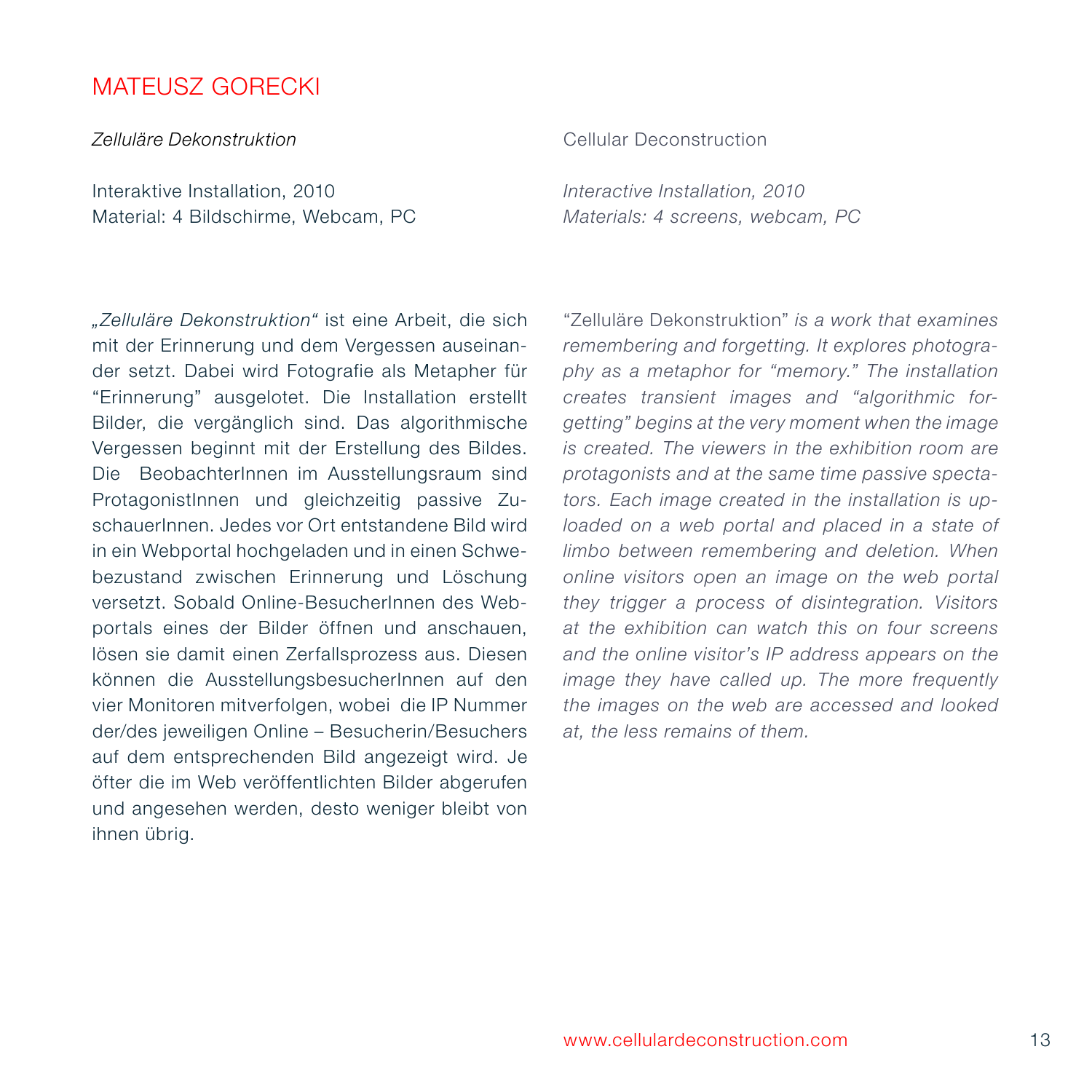![](_page_13_Picture_0.jpeg)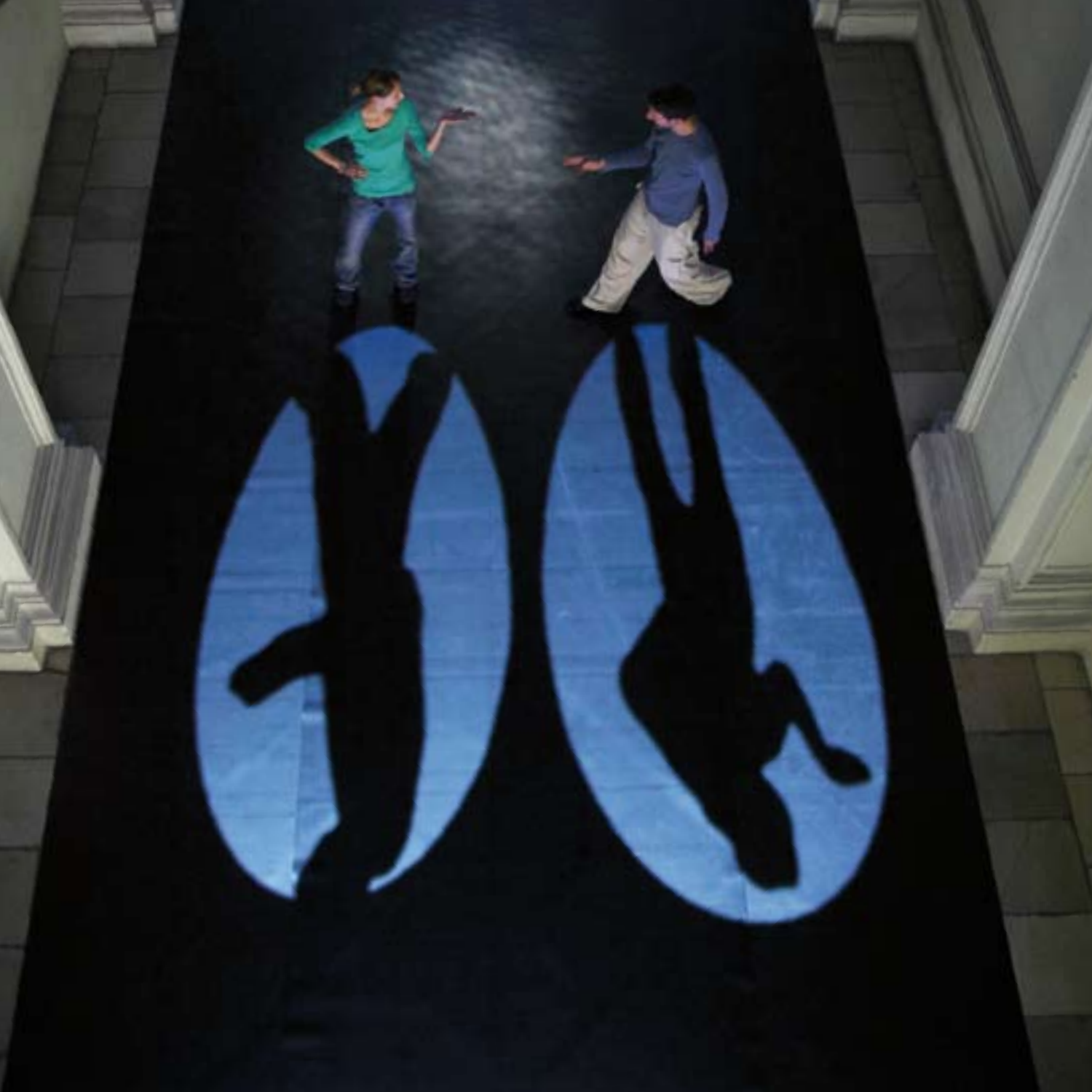# ANDREAS HAIDER

#### *skia*

Hyperaktive Rauminstallation, 2010 Material: Infrarotkameratechnik, Projektion, Computer (SW: openFrameworks mit openCV)

So selbstverständlich wie uns täglich die Sonne leuchtet, nehmen wir auch den eigenen Schatten als ständigen Begleiter kaum mehr wahr. Als reine Projektion unseres physischen Abbilds ist er nicht mehr als eine flache, farb- und körperlose Reduktion unserer Selbst.

Die Rauminstallation *"skia"* untersucht dieses eigenschaftslose Phänomen und spielt mit der Konvention von dessen Wahrnehmung. In einer Closed-circuit-Installation werden die Abbilder der BesucherInnen manipuliert und als künstliche Schatten wiedergegeben.

Was bedeutet es, wenn sich plötzlich der eigene Schatten von uns löst und ein fremdes Wesen entwickelt? Und was hat ein solch rätselhafter, launischer Schatten mit den multiplen Identitäten des postmodernen Ichs gemeinsam?

#### skia

*Hyperactive installation, 2010 Materials: Infrared camera technology, computer, projection, software: openFrameworks with openCV*

*As they are as much a part of our lives as the sun, we are often oblivious to our shadows as our constant companions. They are no more than a replica of ourselves, simplified into a flat, intangible silhouette.* 

*The installation* "skia" *examines shadows as a phenomenon and explores conventions of their perception. In this closed-circuit installation, visitors' images are manipulated and projected as artificial shadows.*

*What does it mean if one's shadow suddenly releases itself and develops an alien autonomy? And what does such an estrangement have in common with the multiple identities of the post-modern ego?*

![](_page_14_Picture_11.jpeg)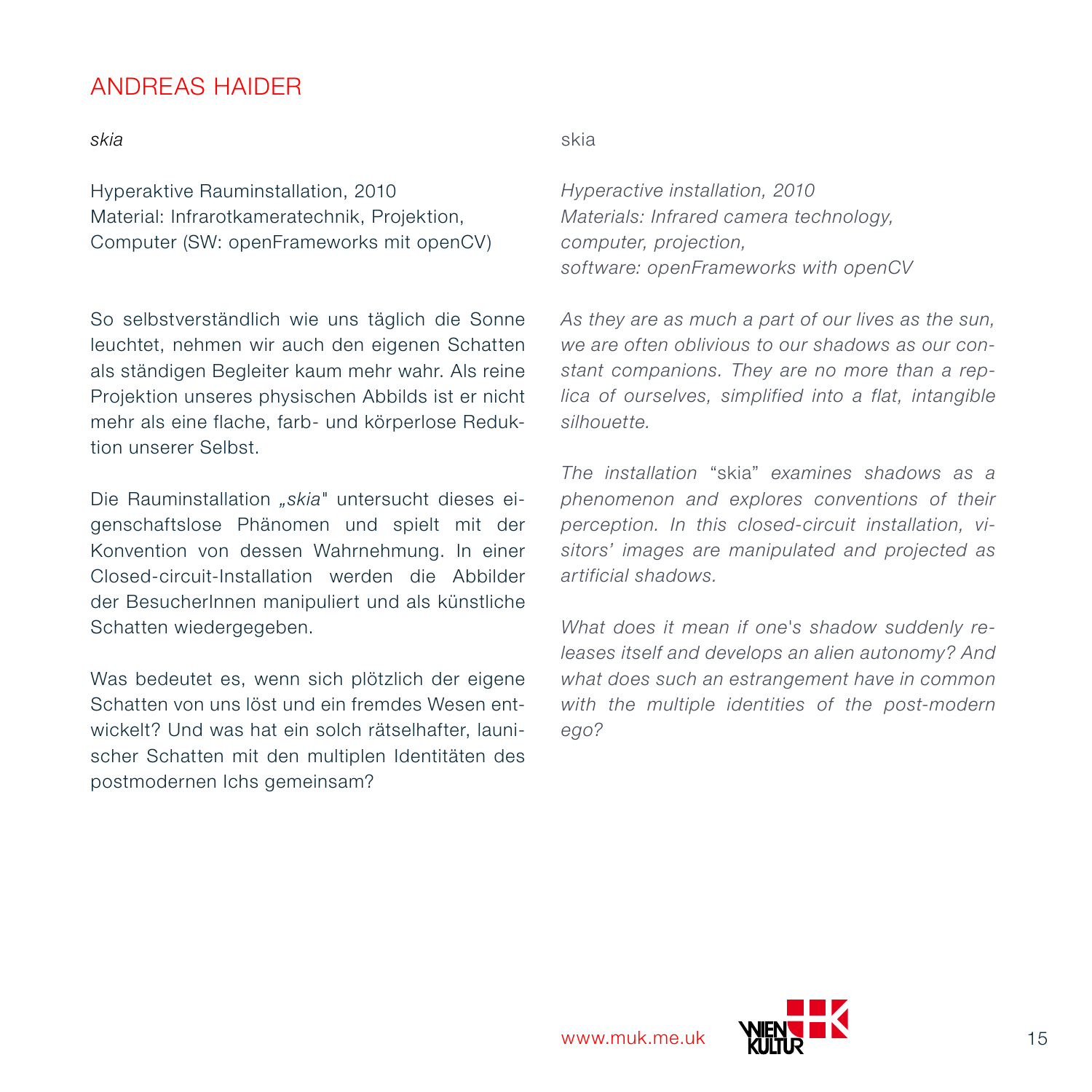![](_page_15_Picture_0.jpeg)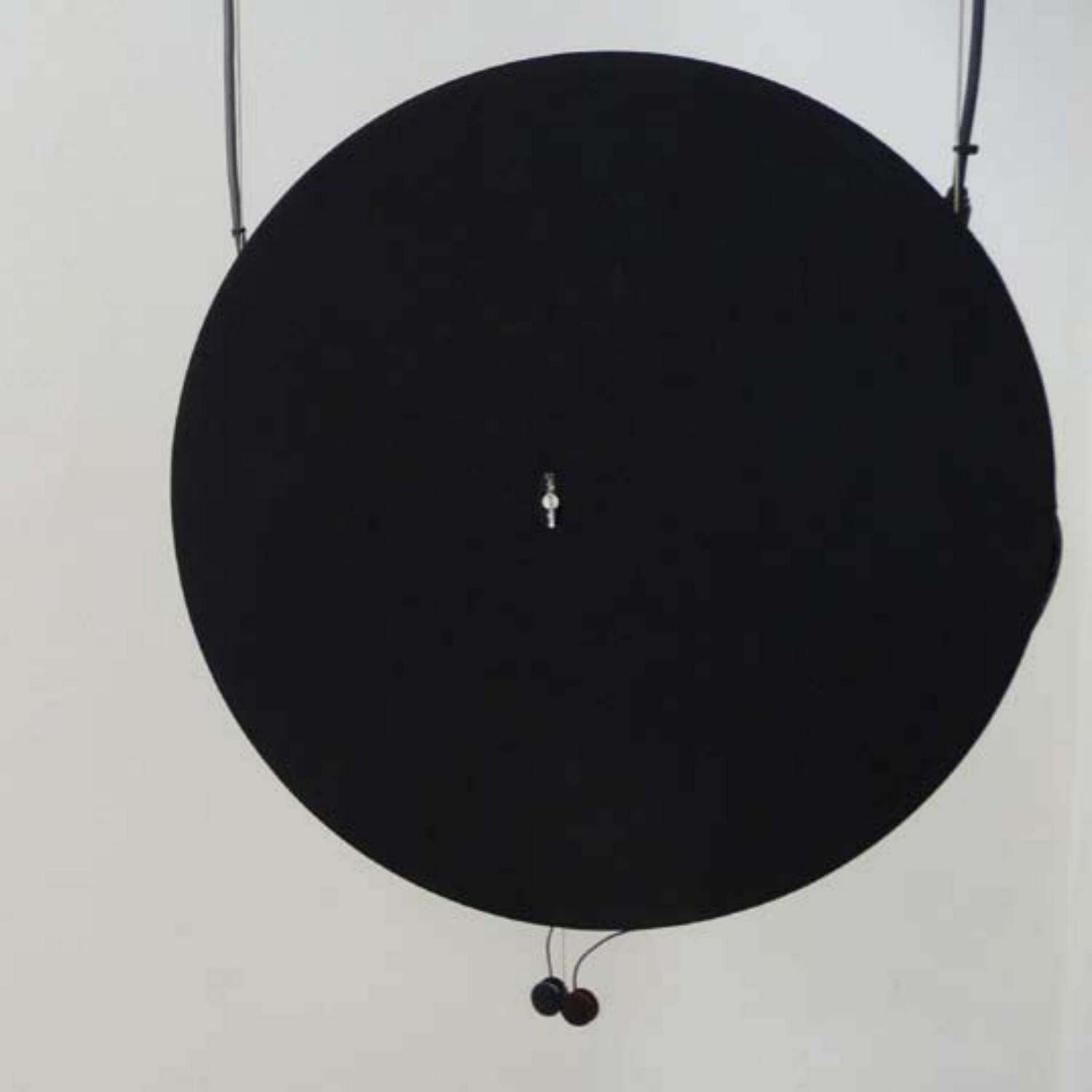### MATTHIAS KASSMANNHUBER

*Reflection Eternal*

3-Kanal Raumklanginstallation, 2010

*"Reflection Eternal"* vermisst als spatiale Klanginstallation mit Rückkopplung den akustischen Raum. Drei Lautsprecher, die in der Lage sind extrem gerichteten Schall zu erzeugen, werden an Stahlseilen von der Decke gehängt und sind auf drei reflektierende Glasplatten, ebenfalls hängend, gerichtet, die den Schall wieder zu ihrem Ursprung zurückwerfen. Dort wiederum befinden sich drei Mikrofone, die den empfangenen Schall direkt an den Lautsprecher weitergeben und so Feedback erzeugen.

Die so entstehenden Klangflächen, können in Tonhöhe und Rhythmus durch Bewegen der Reflektoren auf der Achse des Schalls verändert werden. Da verschiedene Entfernungen zwischen Lautsprecher und Reflektor verschiedene Tonhöhen hervorrufen, entsteht durch die Verdreifachung der Elemente eine akkordähnliche tonale Struktur. In Kombination mit den zufälligen Bewegungen der Reflektoren und den rhythmischen Elementen, die durch Schwingen der Glasplatten entstehen, wird diese Struktur zur Komposition.

Reflection Eternal

*3-channel spatial audio installation, 2010*

"Reflection Eternal" *is a spatial sound installation with feedback that explores the acoustic environment. Three loudspeakers that are capable of producing extremely focused sound are suspended from the ceiling on steel ropes. These are pointed towards three suspended glass sheets that reflect the sound back to its origin. Here it is picked up by three microphones that directly transfer the sound to the loudspeakers, producing feedback.* 

*The sound textures created in this way can be varied in pitch and rhythm by moving the reflectors along the axis of sound. Different distances between loudspeaker and reflector produce different pitches and as these elements are trebled, the effect is a tonal structure similar to a chord. In combination with the chance movements of the reflectors and the rhythmic elements caused by the gently swaying glass sheets, the structure becomes a composition.*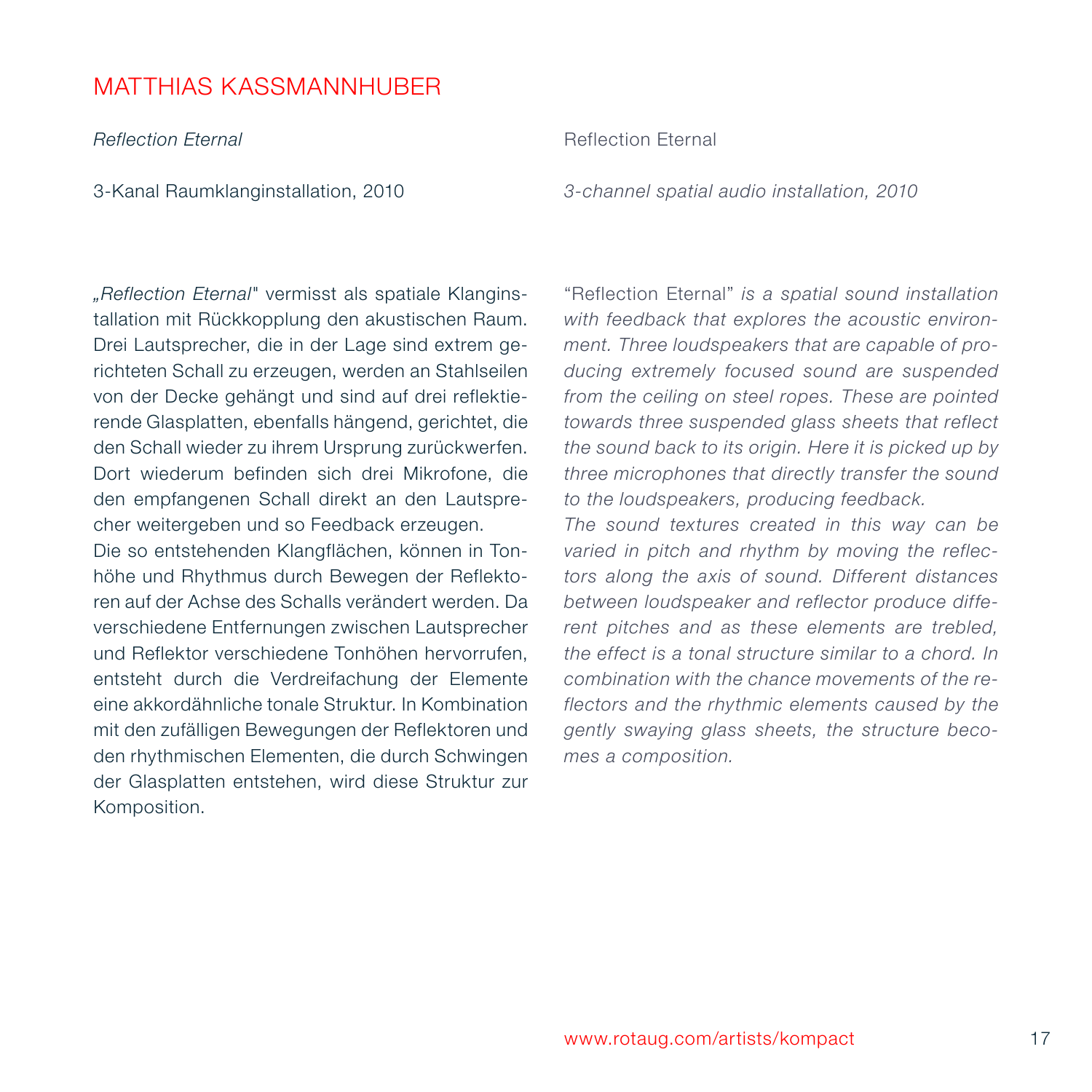![](_page_17_Picture_0.jpeg)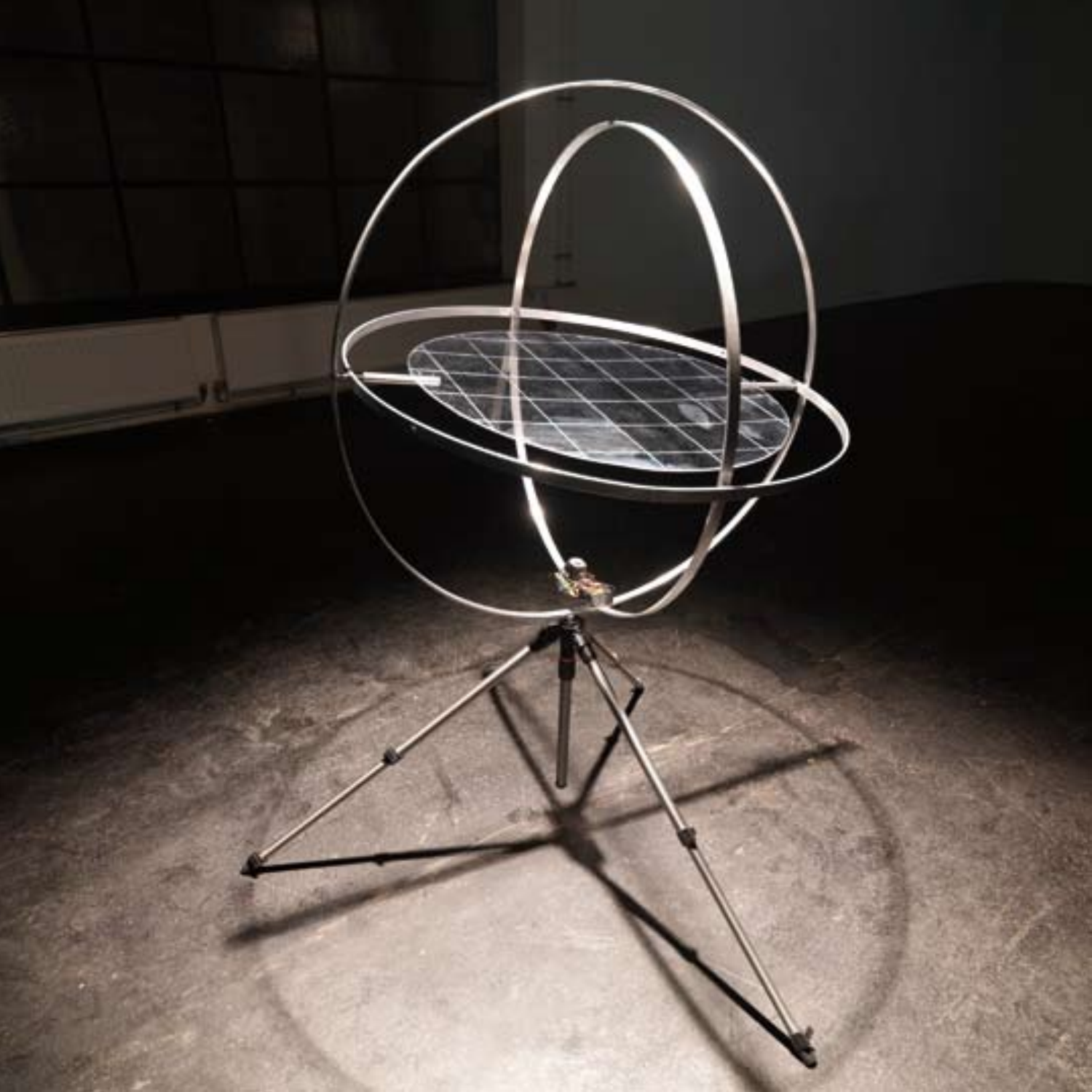# JOSEPH LUCERO

*N 48.212129° E 16.372112°*

Rauminstallation, 2010 Material: Aluminium

#### N 48.212129° E 16.372112°

*Installation, 2010 Material: Aluminium*

Mit dieser Arbeit erkläre ich den abstrakten Punkt zum Kunstwerk. Die Faszination für die nulldimensionale Denkfigur Punkt liegt in ihrem hohen Abstraktionsgrad und damit in ihrer makellosen Kohärenz. Durch die Erhebung einer mathematischen oder raumtheoretischen Kategorie zum Kunstwerk vereinigt diese Arbeit auch die Eleganzbegriffe der Mathematik/Raumtheorie mit jener der Konzeptkunst. Dieses Werk schließt somit diskursiv an verschiedene Positionen der Kunst an, wie jene von Malewitsch ("art beyond painting possibilities is forced to theory and logic") oder Joseph Kosuth ("objects are conceptually irrelevant to the condition of art").

*With this artwork I declare the abstract point to be a work of art. The fascination for the zero-dimensional entity the "point" lies in its high degree of abstraction and thus in its flawless coherence. By declaring a category of mathematics or space theory to be a work of art, this artwork fuses the concepts of elegance in mathematics and conceptual art. It can thus be understood as a development of several positions in art, notably those of Malevich ("art beyond painting possibilities is forced to theory and logic") and Joseph Kosuth ("objects are conceptually irrelevant to the condition of art").*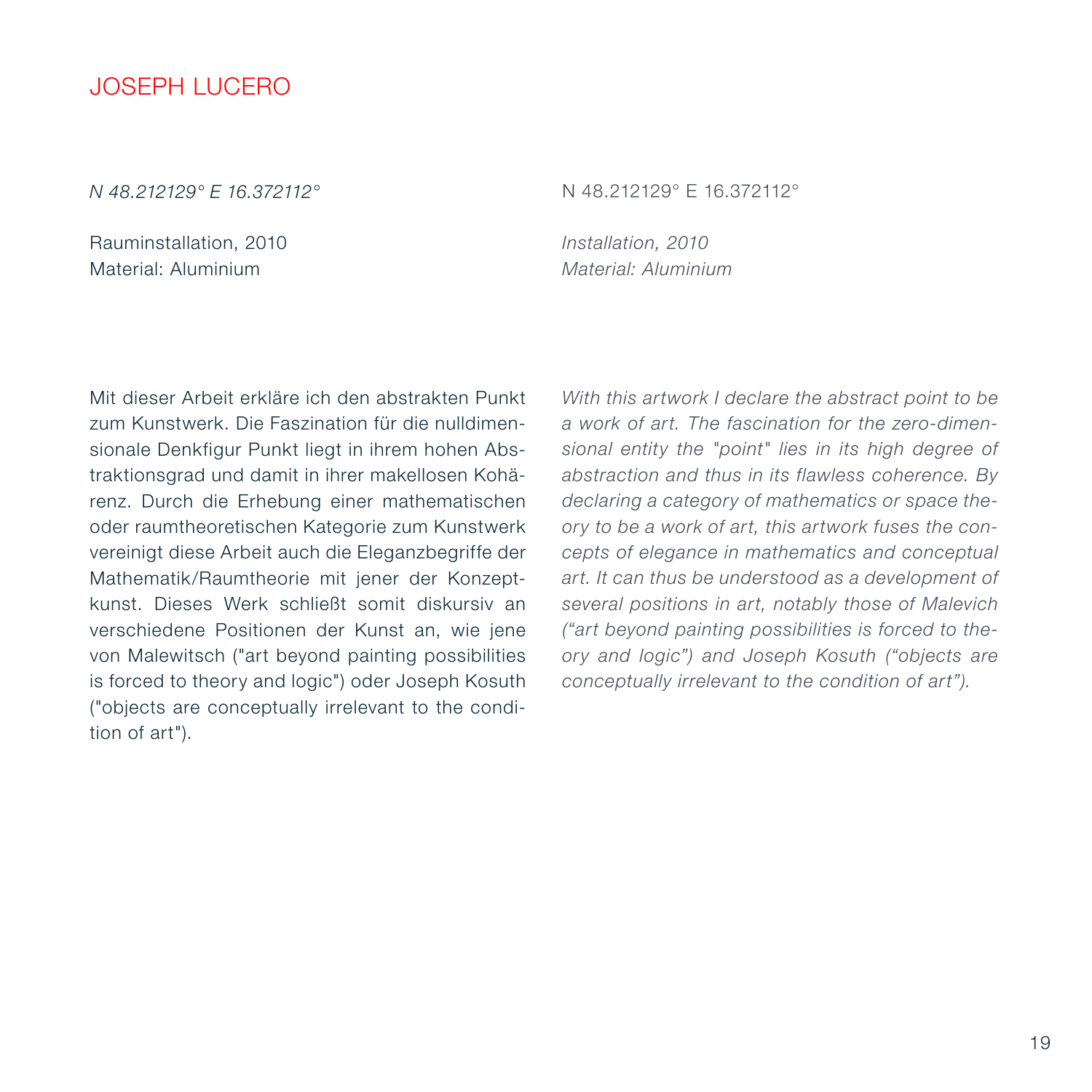![](_page_19_Picture_0.jpeg)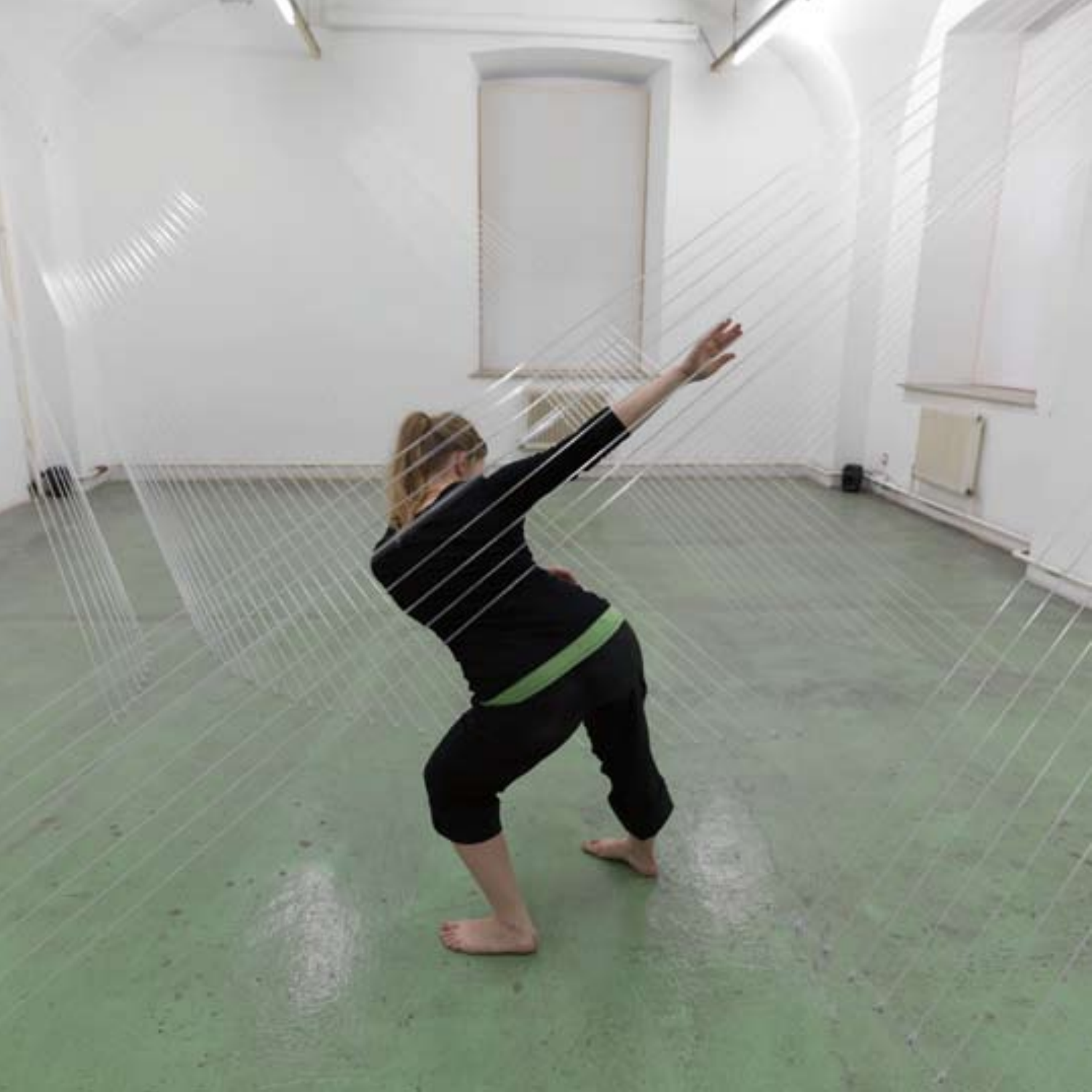# Gülüzar Özdemir (Alev)

#### *polyt*

Rauminstallation, 2010 Material: Transparente PVC Schläuche, Lautsprecher

*"polyt"* ist eine architektonische Rauminszenierung. Die Vielzahl der Möglichkeiten der Wahrnehmung soll betont und gereizt werden. Die konvex und konkav gekrümmten PVC-Schläuche stellen einen beweglichen, einfangenden, abgeschlossenen und gleichzeitig doch durchgehbaren Raum dar. Die Intensität der Anordnung der Schläuche ist nicht konstant und somit entsteht eine Verdichtung und gleichzeitig eine Ausdehnung des Raumes. Obwohl der ursprüngliche Raum sichtbar ist, werden neue Dimensionen greifbar, aber gleichzeitig wirken diese sehr fragil. Die Musik, die im Hintergrund ertönt und den Klang der Berührung der Schläuche imitiert, soll die Lust der RezipientInnen erwecken, die Schläuche durch eigene Berührung in Schwingung zu bringen, die Konstrukte zu durchschreiten, an ihnen zu zupfen, mit ihnen zu interagieren und diese erklingen zu lassen, um ein aktiver Teil dieser Symphonie aus Architektur und Musik zu werden.

In der Installation *"polyt"* wird ein Musikstück von Iannis Xenakis "Concret PH" eingespielt. Der Komponist arbeitete in diesem Werk zum ersten Mal mit Granularsynthese. Es wurde bei der Weltausstellung 1958 im Philips-Pavillon in Brüssel uraufgeführt.

polyt

*Installation, 2010 Materials: Transparent PVC tubes, loudspeakers*

"polyt" *creates a staged architectonic environment. It aims to emphasize and stimulate perception and its multitude of possibilities. The convex and concave curving tubes create a space that moves and entraps, an environment that is contained but can also be transversed. The arrangement of tubes varies in density and as a result the space closes in and at the same time expands. Although viewers can see the original environment, new dimensions become tangible yet at the same time appear fragile. The background music, imitating the sound of the tubes touching, is intended to whet visitors encouraging to touch and make the tubes move, to step through the structures and to pluck them, to interact with them and make them resound and thus to become an active part of this symphony composed of architecture and music.* 

*A piece of music by Iannis Xenakis, "Concret PH", will be played in the installation* "polyt"*. This work represents the first work to be produced by the composer using granular synthesis. It received its premiere in the Philips Pavilion at the 1958 World Exhibition in Brussels.*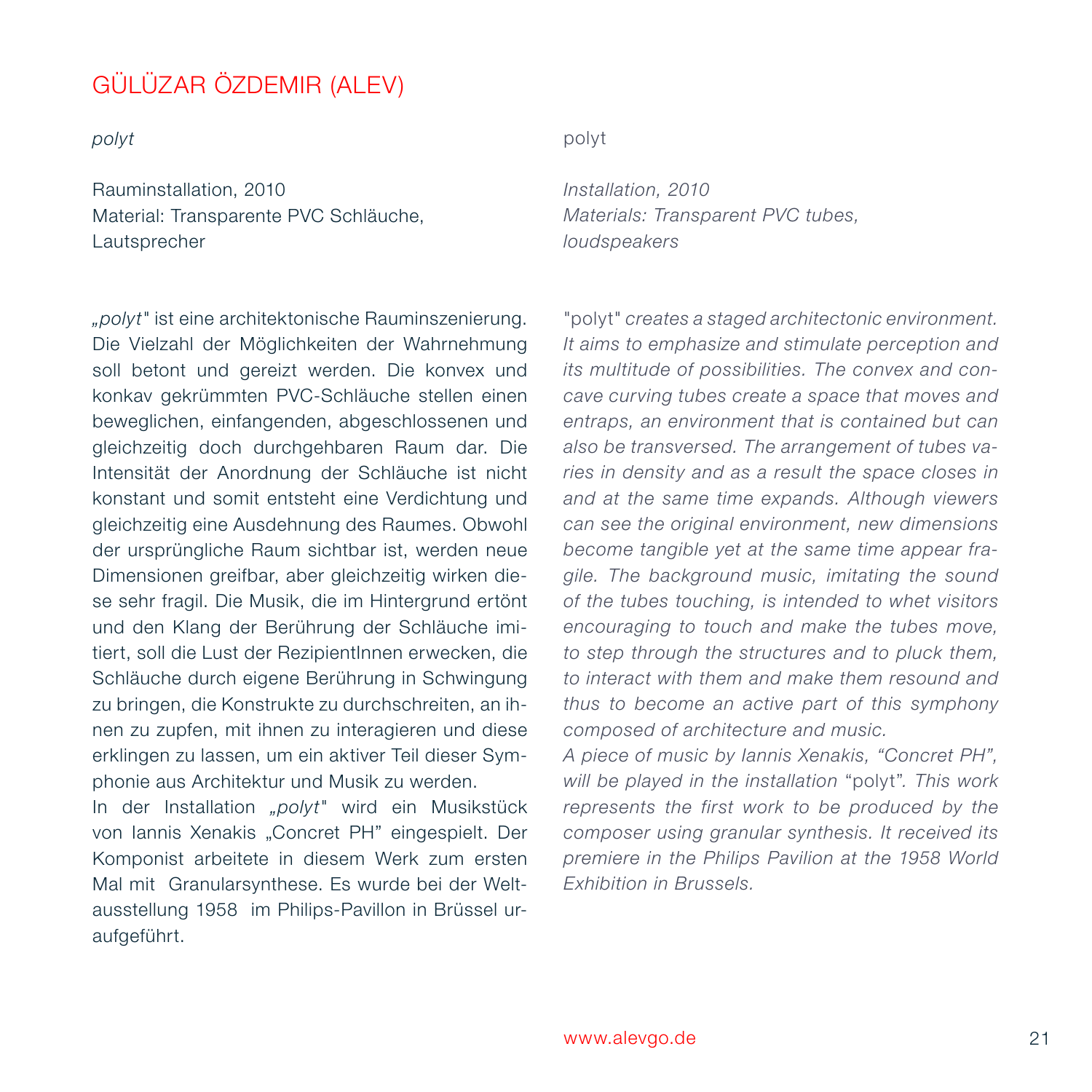![](_page_21_Picture_0.jpeg)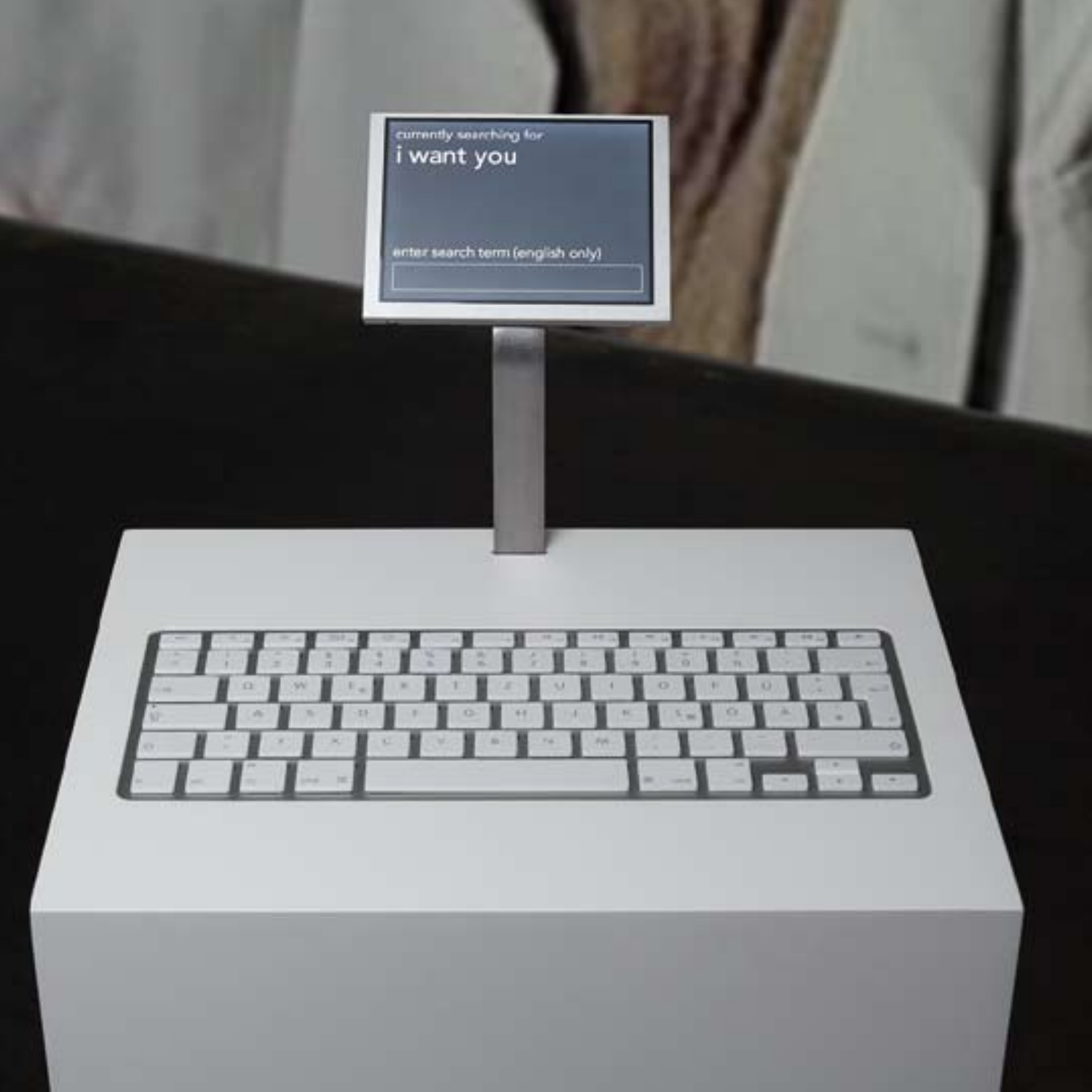### JULIAN PALacz

*algorithmic search for love*

Interaktive Installation, 2010 Material: Suchalgorithmus, Filmsammlung, Eingabepult, Projektion

In einer Zeit, die weitaus mehr digitale Kulturgüter als analoge bereitstellt, entstehen durch das einfach gewordene Sammeln und Tauschen große persönliche Kollektionen von Mediendaten (Musik, Filme, Serien, etc.). Eine vom Künstler eigens konzipierte und selbst entwickelte Suchmaschine ist in der Lage, in privaten Film- und Videoarchiven mittels Texteingabe gesprochene Sprache zu suchen. Die individuelle Filmsammlung wird damit zur Datenbank von Schlagwörtern, wobei jedes im Archiv vorhandene gesprochene Wort bzw. jede Wortreihe zum Suchbegriff werden kann. Bei Eingabe eines Satzes, wie beispielsweise "i love her" werden nacheinander alle vorhandenen Film- bzw. Video-Ausschnitte gezeigt, die diese Wortsequenz enthalten. Eine Auswahl des Suchbegriffs bestimmt also den jeweiligen Prozess der Neu-Sequenzierung von Bild und Ton des vorhandenen filmischen Materials. *"algorithmic search for love"* erzeugt einen Algorithmus, der BetrachterInnen neue Möglichkeiten audiovisueller Narrativität eröffnet.

algorithmic search for love

*Interactive installation, 2010 Materials: Search algorithm, film collection, input desk, projection*

*In a time in which digital cultural assets far outweigh analog, the ease with which we can now amass and exchange material has resulted in large personal collections of media data (music, films, series etc.). The artist has devised and developed a search engine that is able to enter text to search personal film and video archives for spoken language. An individual collection of films thus becomes a database of keywords and every spoken word or phrase in the archives can be searched. By entering a sentence like "i love her," all film or video clips with this phrase will be shown in sequence. The selection of keywords therefore determines the process of resequencing image and sound in the film material.* "algorithmic search for love" *creates an algorithm that unfurls for the viewer new possibilities for audiovisual narratives.*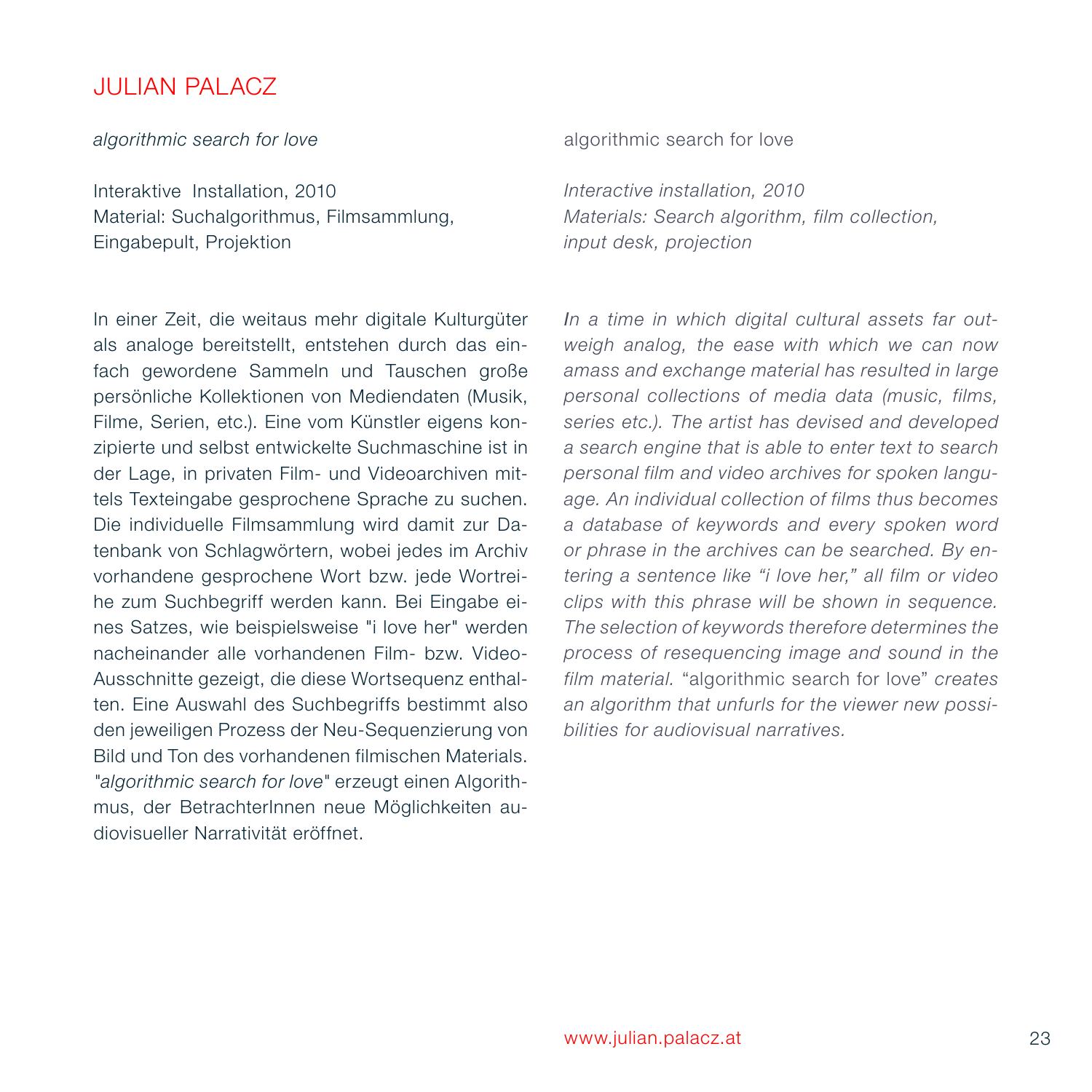![](_page_23_Picture_0.jpeg)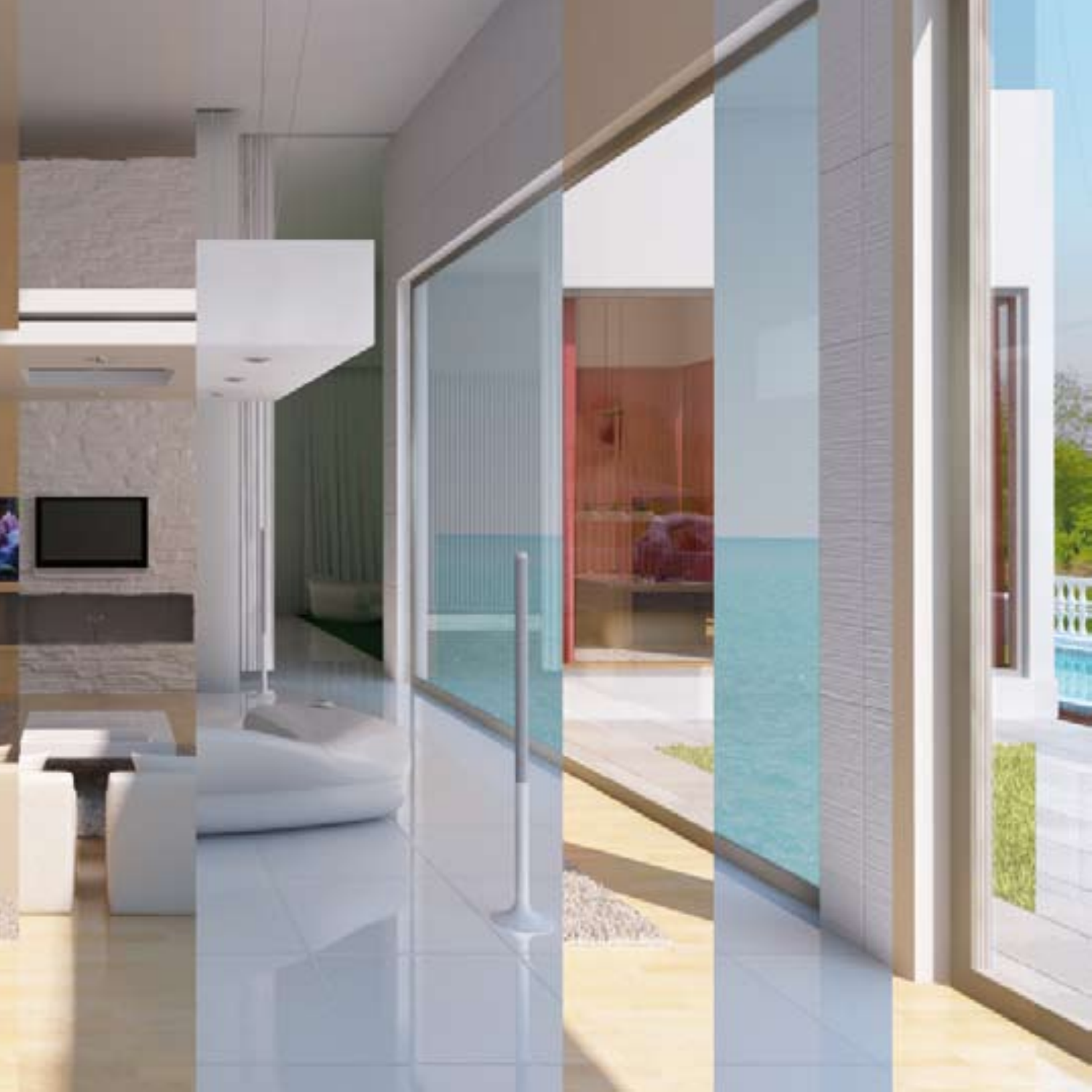### MILOS PARIPOVIC

#### *EYEFILM*

Experimenteller Animationsfilm, 2010

#### EYEFILM

*Experimental 3D film, 2010*

*"EYEFILM"* ist ein experimenteller 3D-Film basierend auf der Idee, die bisherigen Möglichkeiten einer subjektive Kamera zu erweitern. Es ist der Versuch, die Physiologie des menschlichen Auges auf eine virtuelle Kamera anzuwenden und dadurch eine realistisch anmutende visuelle Perspektive zu kreieren.

Die angewendeten Methoden basieren auf der bereits wissenschaftlich erforschten Psychologie der Wahrnehmung. Diese, kombiniert mit Techniken moderner Eye-Tracking Software, lassen eine einzigartige "Semiosphere" entstehen, die dem Medium Film eine neue Ebene verleiht. Dadurch soll den BetrachterInnen die Möglichkeit geboten werden, noch mehr in das visuelle Geschehen eintauchen zu können und einen flüchtigen Eindruck von Interaktivität im Film vermittelt zu bekommen.

"EYEFILM" *is an experimental 3D film based on the idea of expanding the possibilities of a subjective camera. It attempts to use the physiology of the human eye in a virtual camera and in this way to create a seemingly realistic visual perspective.*

*The methods applied are based on the scientifically researched psychology of perception. Combined with techniques of modern eye-tracking software, this creates a unique "semiosphere," endowing the medium of film with a new dimension. In this way it is possible for viewers to immerse themselves more in the visual happenings and to gain a fleeting impression of interactivity in film.*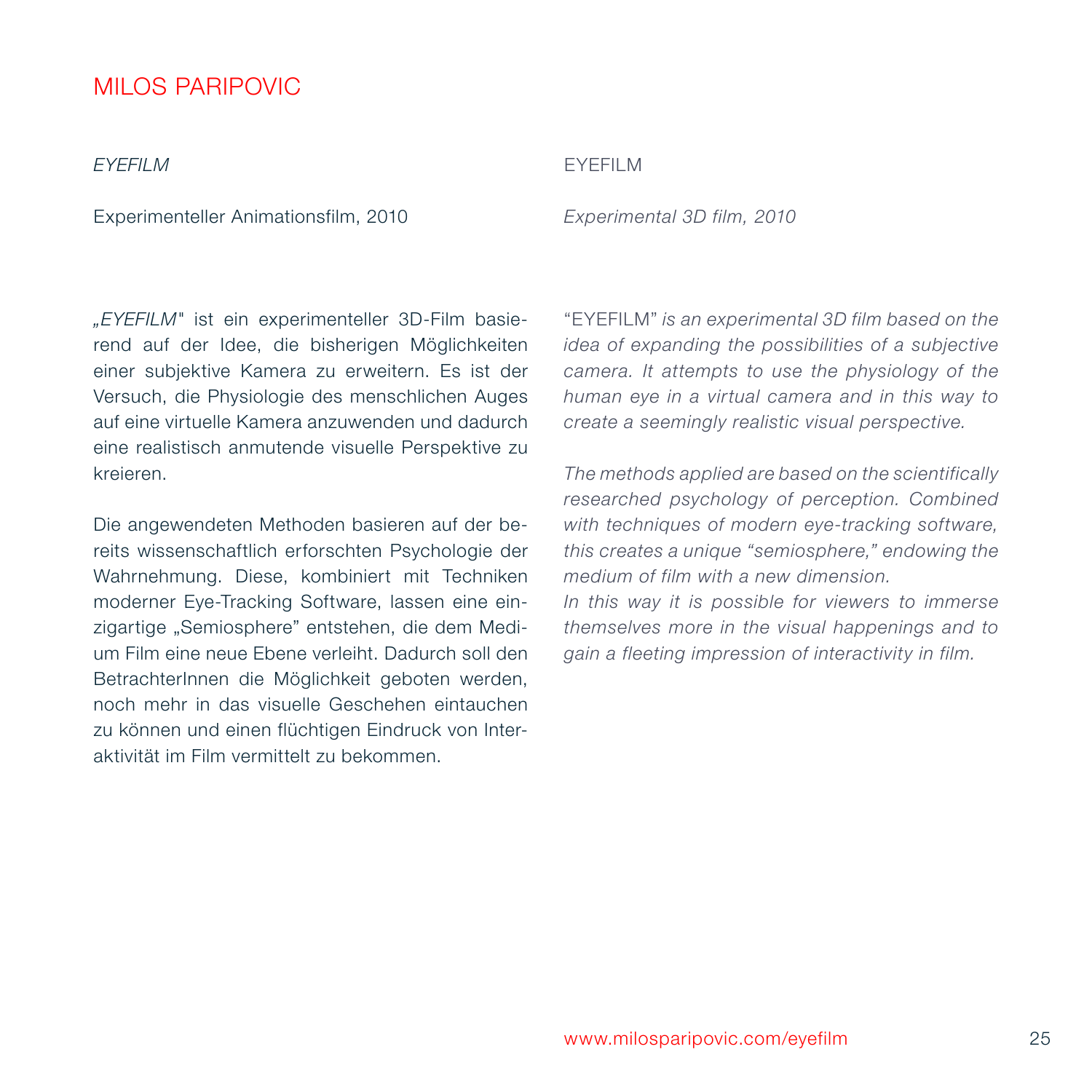![](_page_25_Picture_0.jpeg)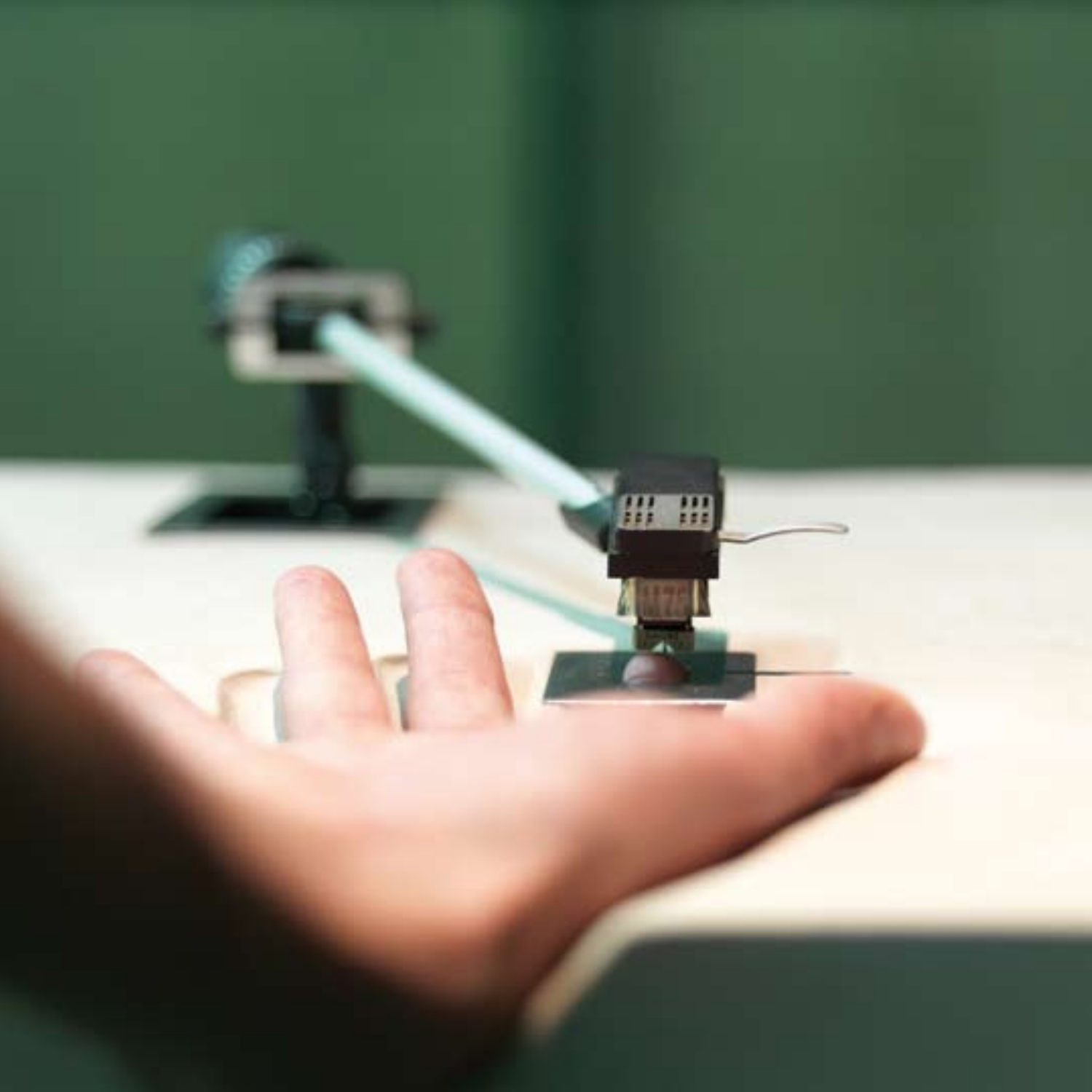# Martina Schönherr

#### *Daktylophon*

Interaktive Installation, 2010 Material: Tonarm eines Plattenspielers, Sewacryl

#### Daktylophon

*Interactive installation, 2010 Material: tone arm from a record player, cast plastic*

*"Daktylophon"* ist eine interaktive Installation zur akustischen Selbstwahrnehmung. Das Höhenprofil einer Fingerkuppe wird mit einem Plattenspieler-Tonarm abgerastert und sonifiziert. Die Fingerspitze fungiert dabei sowohl als individueller Informationsspeicher wie auch als sensibler taktiler Decoder. Die zeitgleiche akustische Repräsentation der Haut-Struktur erlaubt Sinneseindrücke, die der unmittelbaren Wahrnehmung so nicht zugänglich sind. Als Kontrapunkt zur "Diktatur" des Auges und der Bilder postuliert Daktylophon eine "Besinnung" auf das Hören und Fühlen.

"Daktylophon" *is an interactive installation to enable acoustic self-perception. With a record player's tone arm the surface structure of a fingertip is scanned and sonified. The fingertip acts both as a store of information about the individual and as a sensitive tactile decoder. The simultaneous acoustic representation of the skin's structure evokes sensory impressions that our immediate perception cannot access. Countering the "dictatorship" of the eye and images, Dactilophone asserts the importance of reflecting on "the senses" of hearing and touch.*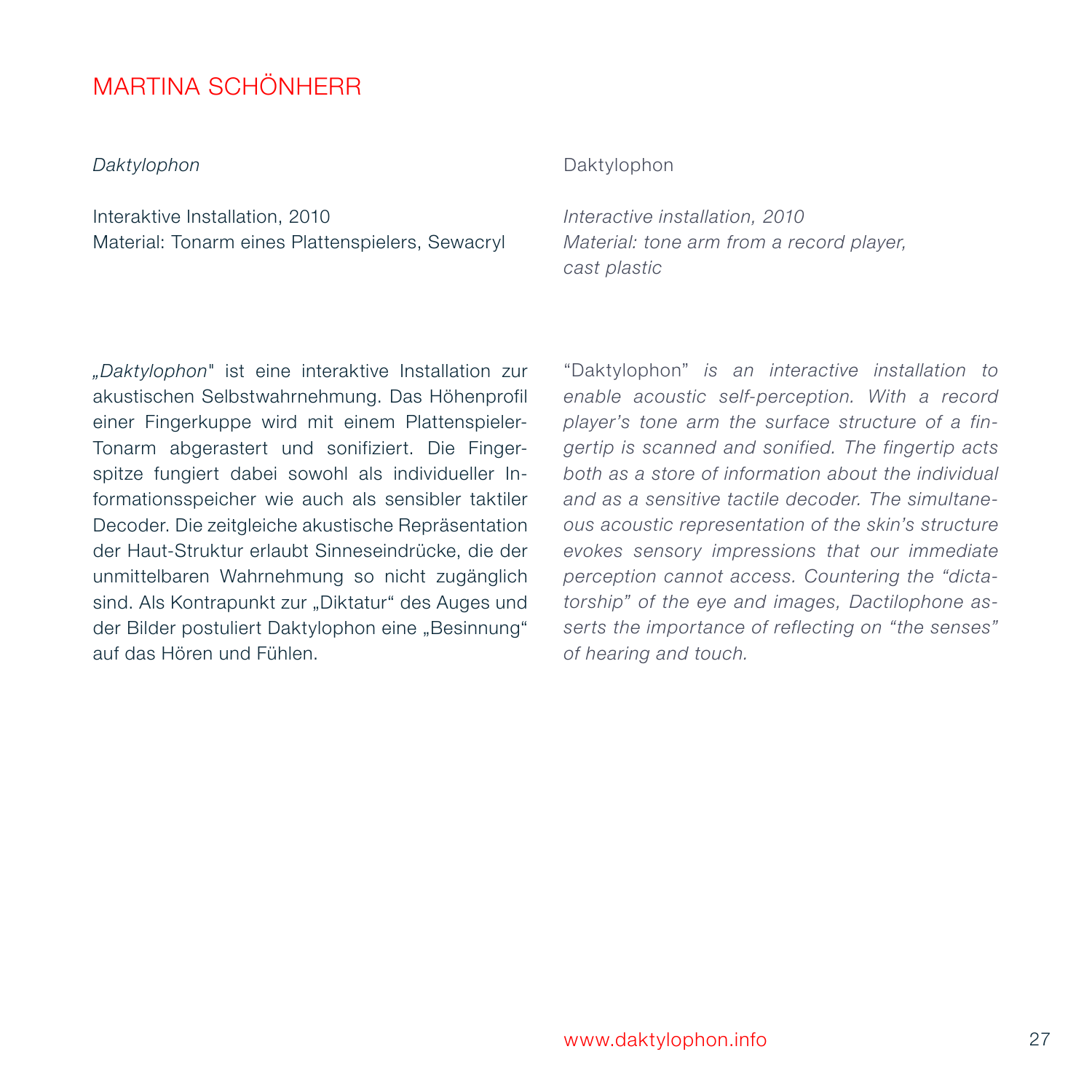![](_page_27_Picture_0.jpeg)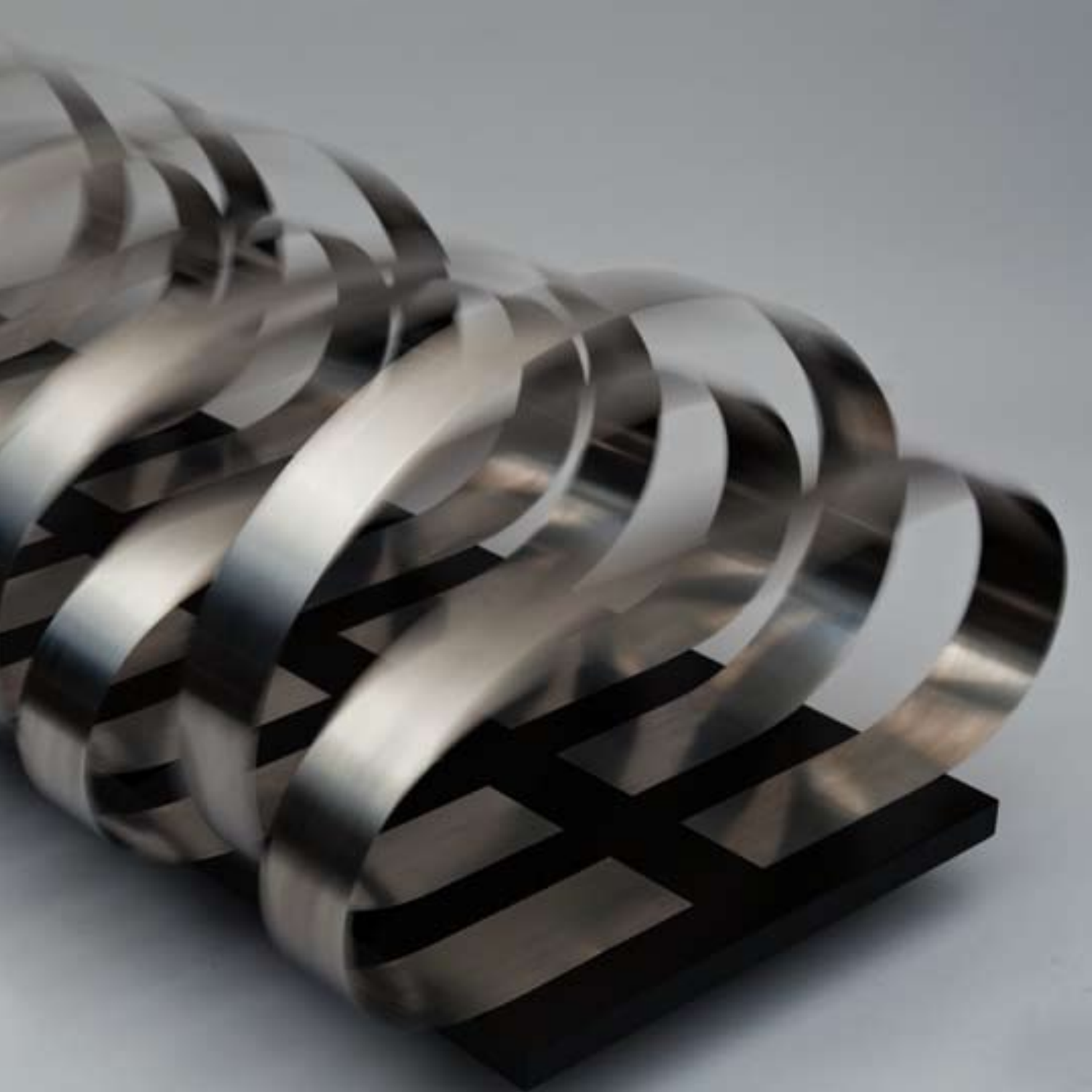# PETER TILG

#### *Sukkubus*

Algorithmisch gesteuerte Klangskulptur, 2010 Material: gehärteter Federbandstahl, MDF, Elektronik, Elektro- und Dauermagnete, Code; 1666mm x variabel

Die Summe der Komponenten des Systems *"Sukkubus"* bildet eine vage Körperlichkeit. Erst durch Computercode wird ein Reiz von außen an die einzelnen Komponenten des Ensembles abgegeben und somit das Gebilde mit Leben erfüllt. Es wird zu einem organisch, lebendig wirkenden Gesamtkörper, welcher durch die Art und Intensität seiner Bewegungen, sowie den daraus resultierenden Klang mit seiner Umgebung kommuniziert. Durch variable Algorithmen werden verschiedene Formen und Zustände erreicht. Das Wesen des Codes, welchem die Skulptur unterliegt, bestimmt die Form des Körpers sowie dessen akustische Äußerungen. Die Form und der Wechsel zwischen den Zuständen sind als wellenförmig beziehungsweise "liquide" definiert. Die teils unvorhersehbaren elastischen und klanglichen Eigenschaften, die das Material mit sich bringt, wurden in die Formfindung miteinbezogen. Eine "Sukkubus" ist eine weibliche dämonische Kreatur aus Legenden, welche Männer in ihrem Schlaf verführt und deren Lebensenergie saugt. Das Wort "Sukkubus" wird vom lateinischen Wort "succumbere" abgeleitet, welches so viel bedeutet wie "unterliegen". Der Titel verweist damit auf die Funktion der Skulptur, welche ihrem Code unterliegt.

#### Succubus

*Algorithmically controlled sound sculpture, 2010 Materials: Hardened band steel, MDF, electronics, permanent magnets, electromagnets, code, 1666mm x variable*

*The sum of the parts of the "Succubus" system merely constitutes an undefined corpus. It is only via computer code that an external stimulus is sent to each component of the ensemble, thereby breathing life into the structure and creating an organic entity which communicates with its environment through the nature and intensity of its movements as well as the resulting sounds. Various forms and states are produced using different algorithms. The character of the code underlying the sculpture defines the form of the entity and its sonic expressions. The change between the varying states is wave-like or "liquid." The partly unforeseen elastic and sonic properties of the material were incorporated into the form-finding process.* 

*A "Succubus" is a female demonic legendary creature who seduces men in their sleep and sucks out their energy. The word "succubus" is derived from the Latin "succumbere" which means to "lie under" or to "yield", like the sculpture succumbs to its code.*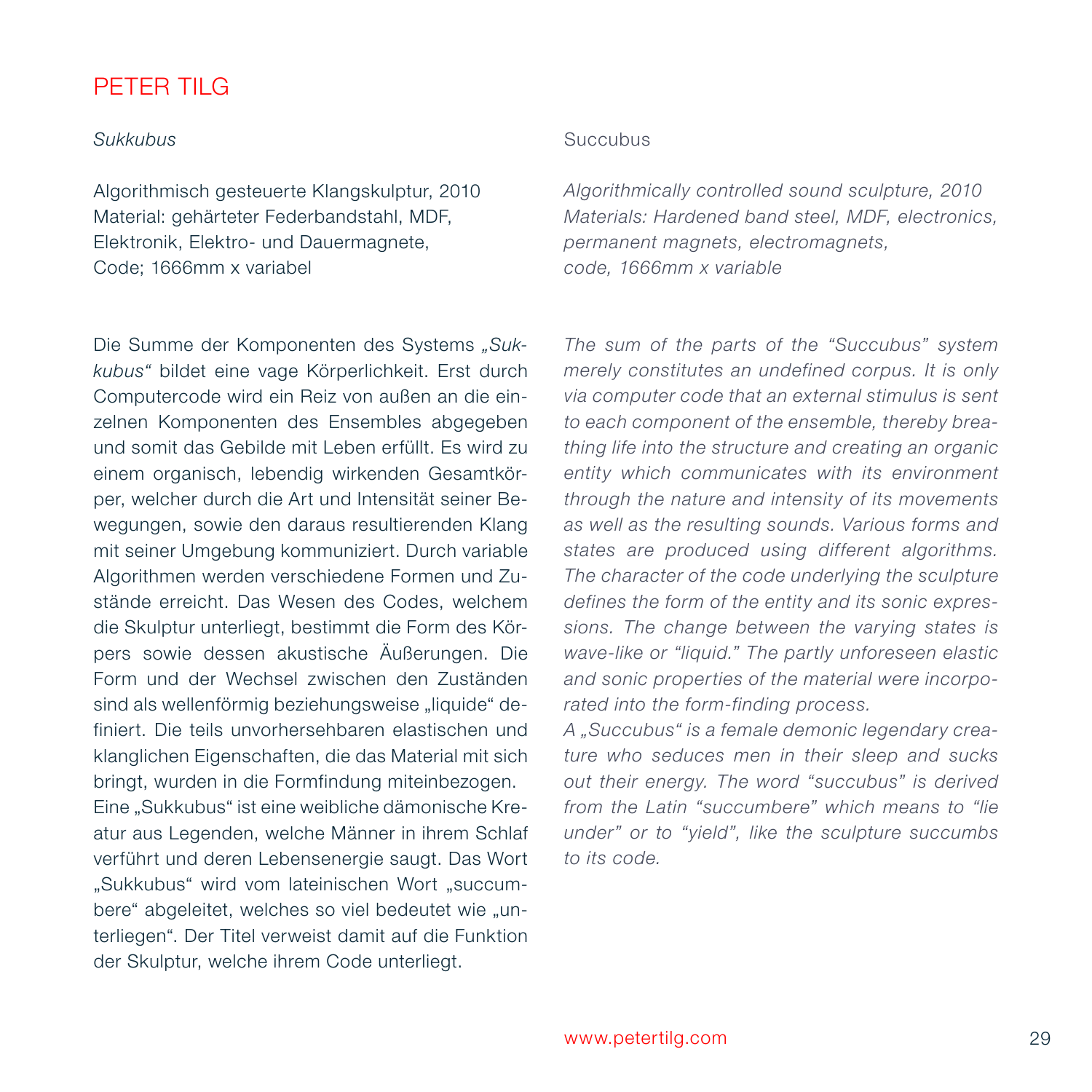![](_page_29_Picture_0.jpeg)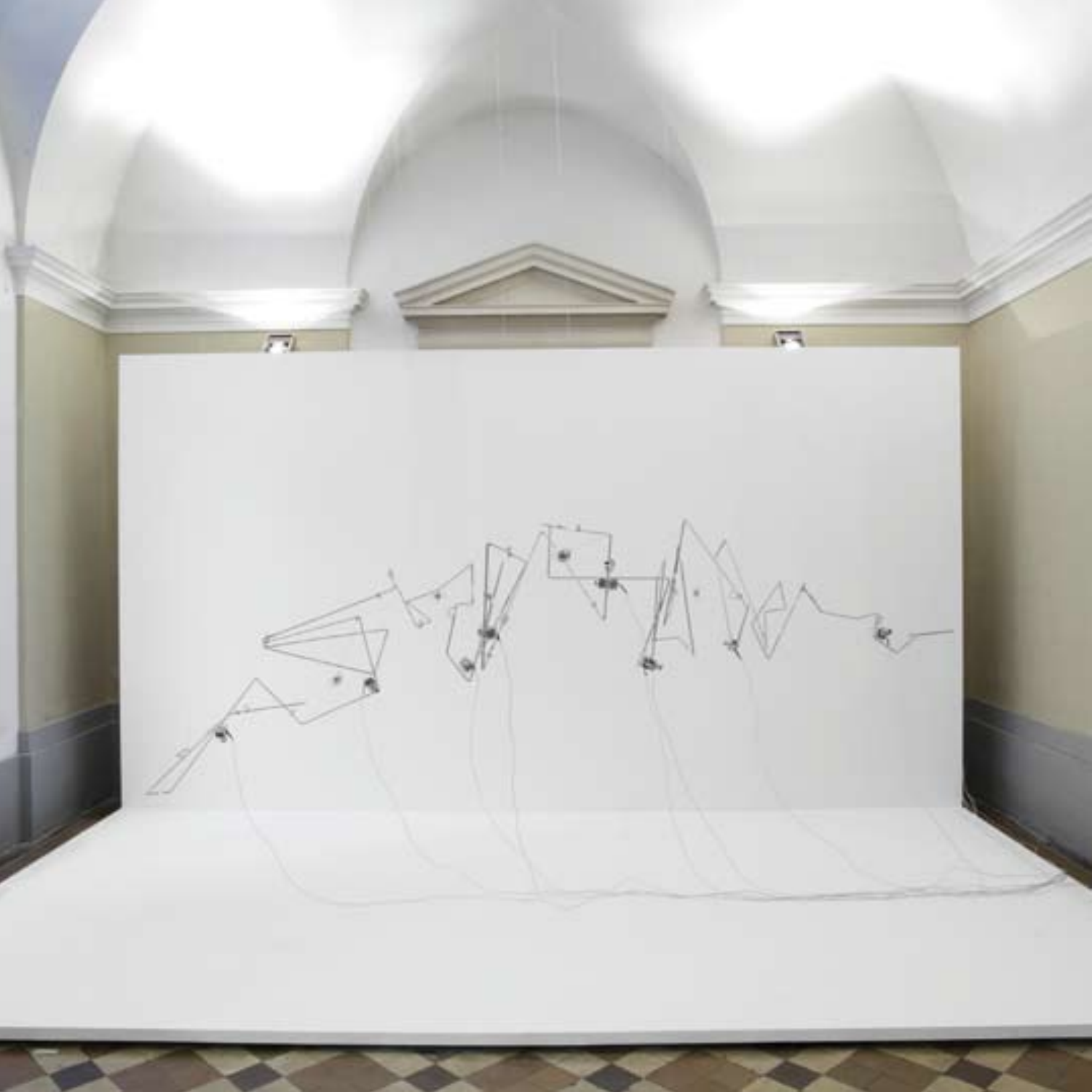### NINA TOMMASI

*Spektromorphologische Topologien \_eine Versuchsanordnung über den Zeitkörper*

Rauminstallation, 2010 Material: Konstruktion aus Nirostangen, Schrittmotoren, Fäden, Mehrkanalsoundboxen, graphische Notation

In der Arbeit wurde der Versuch unternommen, den tektonischen Körper (Objekt), den architektonischen Raum und den Klangkörper in einer zeitlichen Figur zu komponieren. Der zeitliche Verlauf dieser drei Dimensionen wurde graphisch notiert. In dieser Notation manifestiert sich die Gleichwertigkeit der architektonischen und klanglichen Körper im Sinne des "Objet Sonore" der "Musique concrète".

Der Ausgangspunkt des kompositorischen Konzeptes leitet sich von der räumlichen und zeitlichen Auslotung einer Felsstruktur ab, die sich in der Geometrie der Nirostangen übersetzt findet. Für die Gesamtgestaltung der Installation wurden zeitliche Faktoren wie Wind, Klang und Licht als wesentliche Teile miteinbezogen, und somit konstituieren Zeit und Raum als gleichwertige Parameter die dynamische Struktur der Arbeit.

Spectromorphological Topologies an Experimental Design for the Time-Object

*Installation, 2010 Materials: Construction made of stainless steel rods, stepper motors, threads, multi-channel sound boxes, graphic notations*

*This work experiments with combining the physical object, architectonic space and the sound object in a temporal pattern. The temporal choreography of these three dimensions was recorded in graphic notations. In these notations, the equal standing of architectonic and sound bodies emerges in keeping with the idea of the "objet sonore" in "musique concrète".*

*This compositional concept arose from the spatial and temporal exploration of a rock structure, translated into the geometry of stainless steel rods. For the design of the installation as a whole, temporal factors like wind, sound and light were also fundamental and thus time and space constituted equal parameters in the dynamic structure of this work.*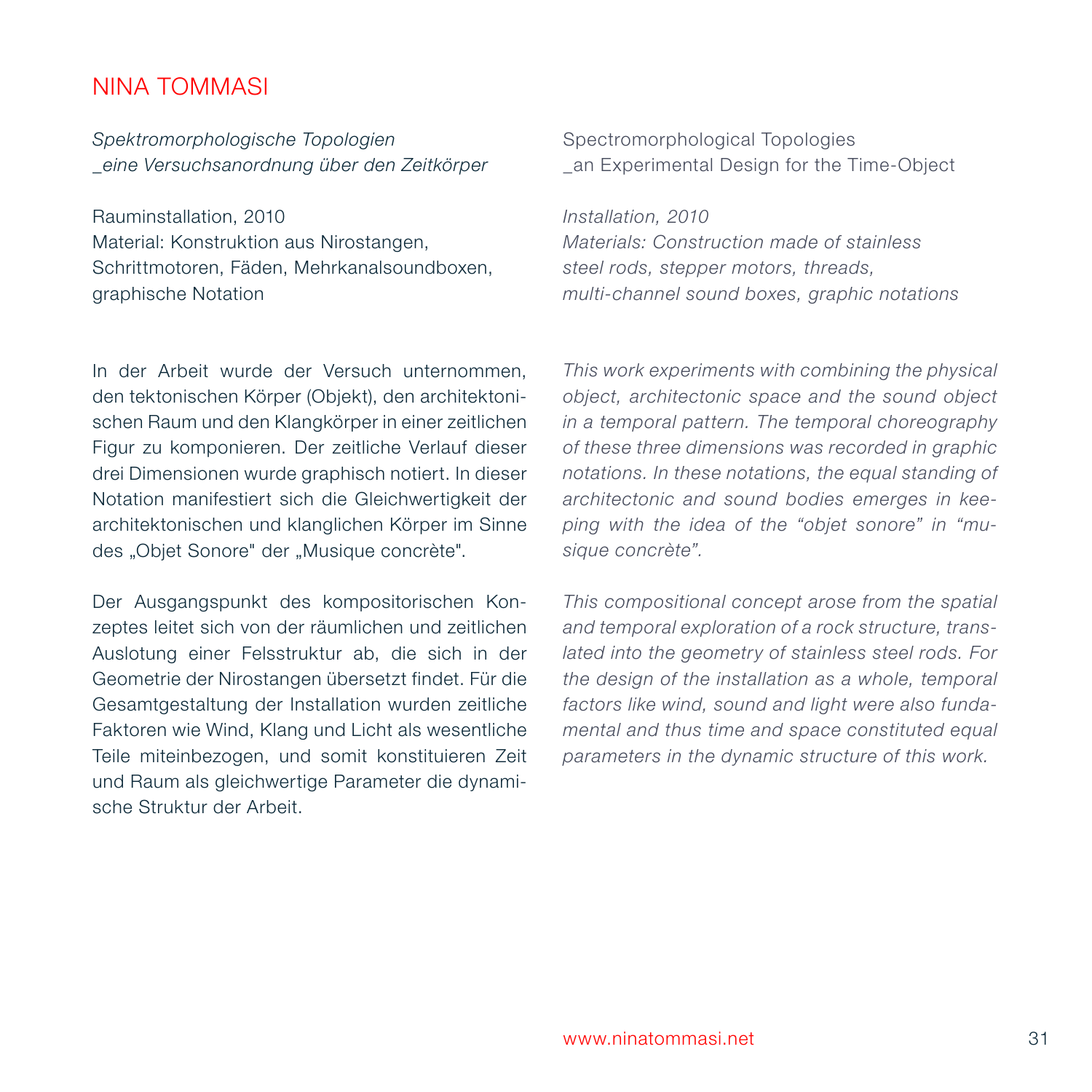![](_page_31_Picture_0.jpeg)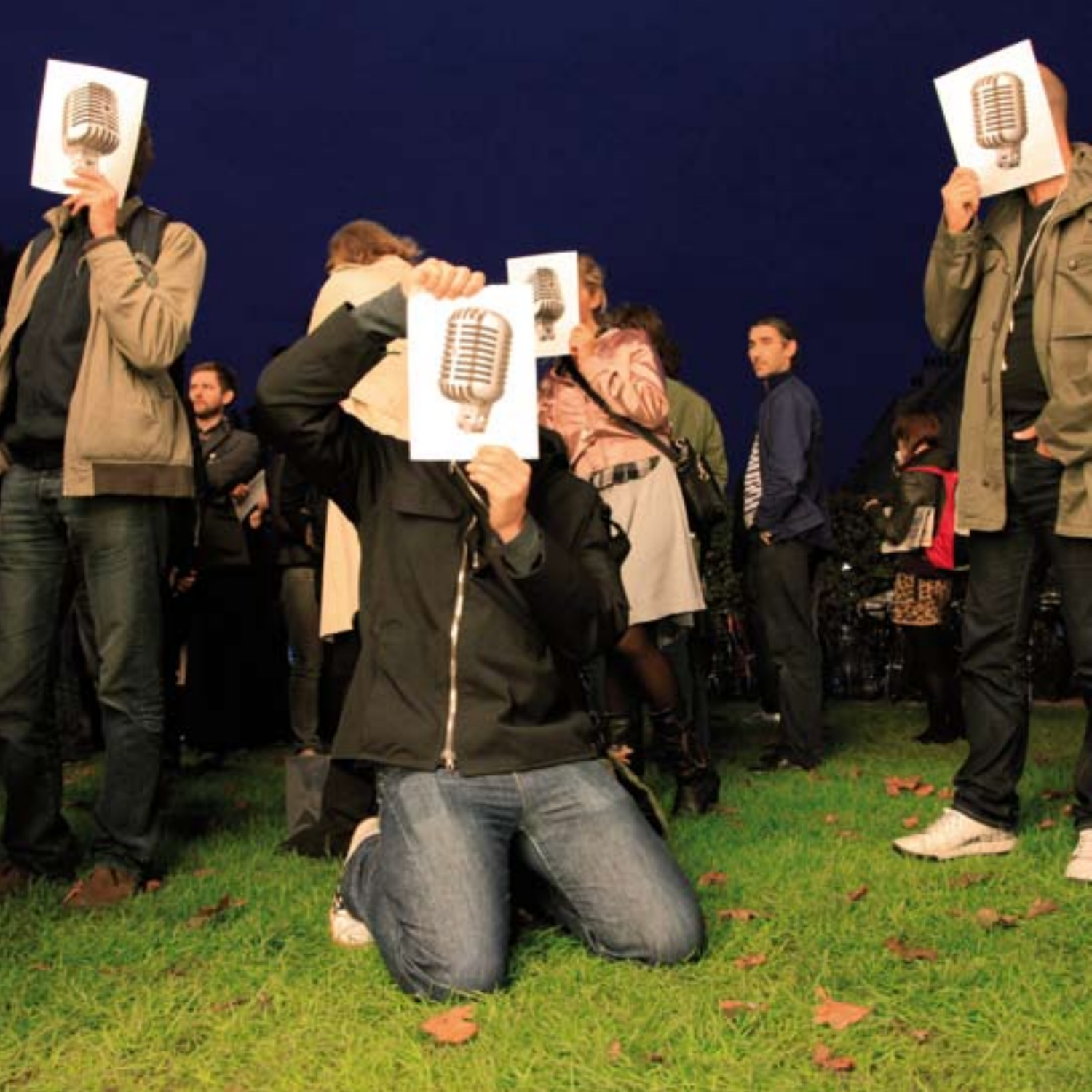### FI ORIAN WAI DNFR

*Does It Sound Like I Was Here?*

Reaktive Klanginstallation, 2010 Material: iPod Touch, RjDj iPhone Applikation, Kopfhörer, Mikrofon

Does It Sound Like I Was Here?

*Reactive sound installation, 2010 Materials: iPod touch, RjDj iPhone application, headphones, microphone*

*"Does It Sound Like I Was Here?"* reagiert auf Umgebungsgeräusche der Hörerin/des Hörers und lässt sie/ihn zum Teil der Installation werden. Mittels mobilem Endgerät (iPod touch, RjDj iPhone Applikation), Kopfhörern und Mikrofon folgt die Installation den HörerInnen durch ihren Alltag und schafft eine erweiterte Realität auf akustischer Ebene. Kern ist die Software, die festlegt, wie die Komposition auf Zustände und Veränderungen im klanglichen Umfeld der HörerInnen reagiert. Mit fortlaufender Dauer werden zeitliche und klangliche Zusammenhänge zunehmend durcheinander gebracht und Alltagsgeräusche in einen musikalischen Kontext gesetzt.

"Does It Sound Like I Was Here?" *reacts to the sounds surrounding the listener and incorporates them in the installation. With mobile terminal devices (iPod touch, RjDj iPhone application), headphones and a microphone, the installation accompanies the listeners in their everyday lives and creates an extended, acoustic reality. The software is at the heart of this and determines how the composition reacts to conditions and changes in the listeners' sonic environment. As this progresses, connections between time and sound increasingly intermingle and everyday sounds are placed in a musical context.*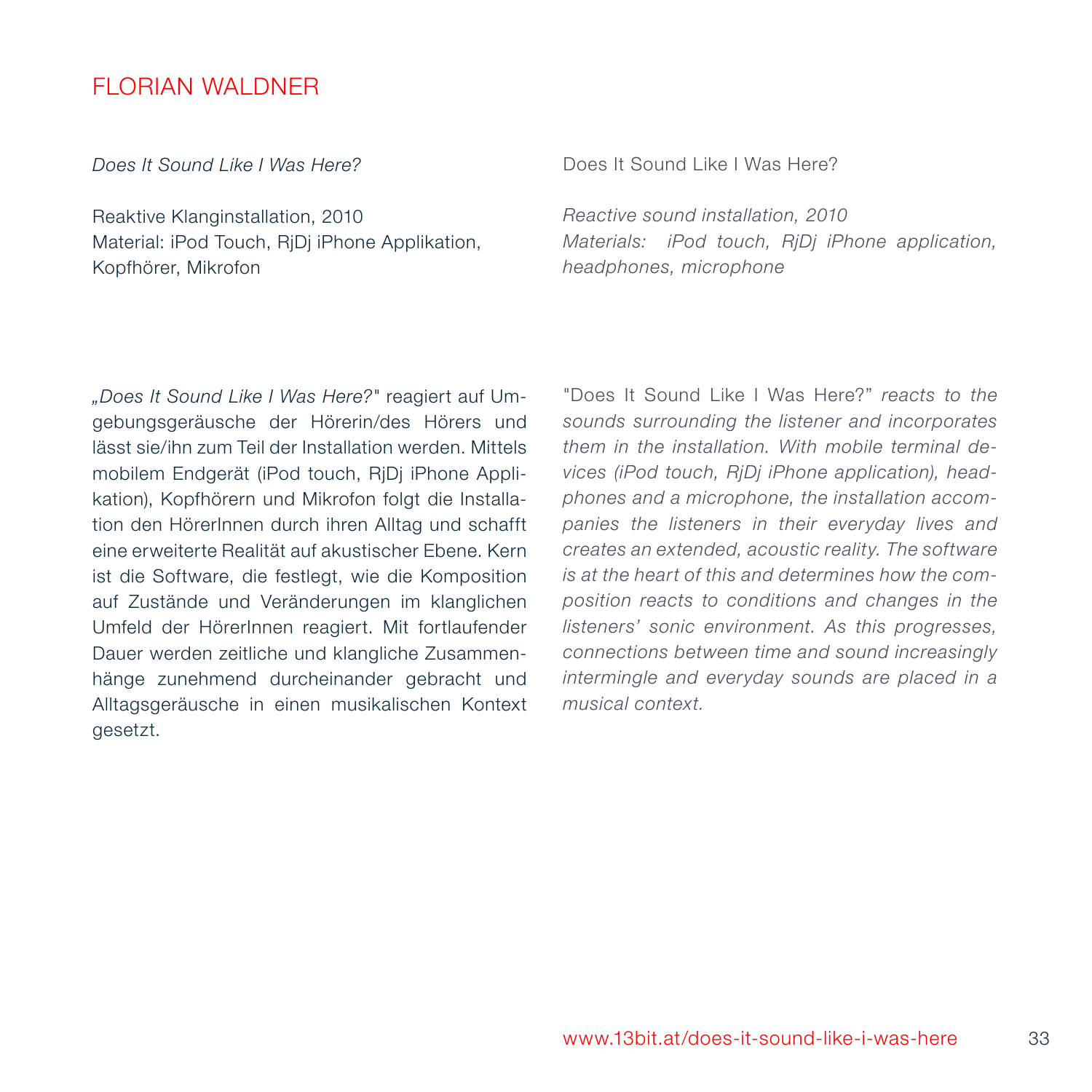![](_page_33_Picture_0.jpeg)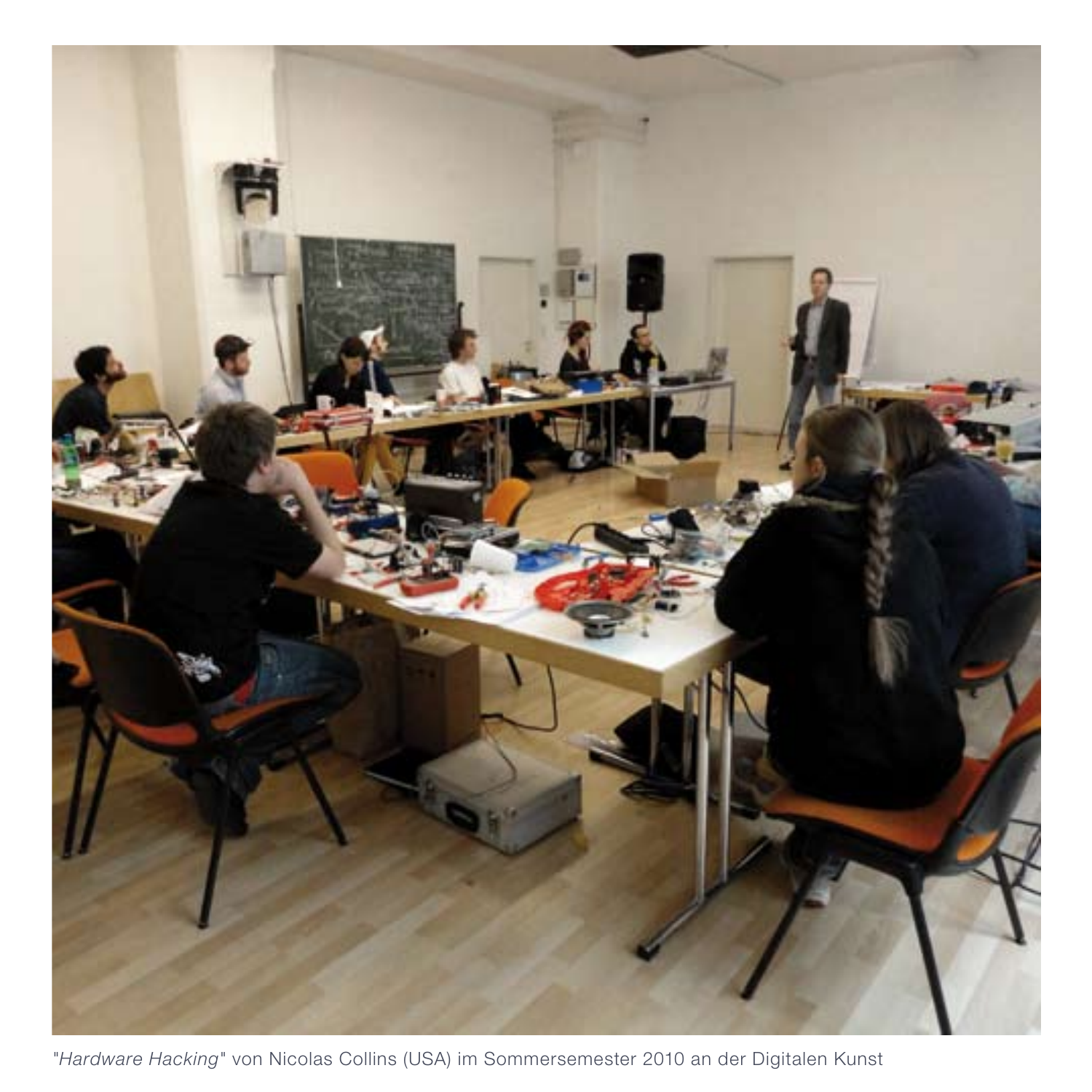### Universität für angewandte Kunst Wien ABTEILUNG DIGITALE KUNST Expositur Sterngasse 13, 1010 Wien

*University of Applied Arts Vienna Digital Art Department Expositur Sterngasse 13, 1010 Vienna*

Arbeitsgebiete: Konvergenz der Medien Fotografie, Film, Video, Computer; formale Grammatik, Geschichte und Theorie der Medienkunst. Von der Wahrnehmungstheorie bis zu Programmiersprachen, von der künstlichen Intelligenz zur Synthetik von Bild und Ton, von der Medien-Architektur zu virtueller Realität, interaktiven Installationen, Performances und Netz-Kunst. Über Video- und Audiostreaming zu neuen bidirektionalen Medien-Formaten in Fernsehen, Radio und Internet. Game-Engines in der künstlerischen Produktion. Algorithmisches Gestalten als Entwurfsmethodik. Content-Management und intelligente Objektdatenbanken zur Vermittlung und Dokumentation digitaler Kunst. Cross-Media Interface Design und prototypische Applikationen für das mobile Internet. Erprobung künstlerischer Produktionsmethoden über kolloboratives Arbeiten im Internet.

*Areas of activity: Convergence of the media of photography, film, video, computer; the formal grammar, history and theory of media art. From perception theory to programming languages, from artificial intelligence to the synthesis of image and sound, from media architecture to virtual reality, interactive installations, performances and net art. Via video and audiostreaming to new, bi-directional media formats in television, radio and on the Internet. Game engines in artistic production. Algorithmic design as an outlining method. Content management and intelligent object databases for the communication and documentation of digital art. Cross-media interface design and prototype applications for the mobile Internet. The testing of artistic production methods via collaborative Internet working.*

Informationen zum Studium der Digitalen Kunst unter: www.digitalekunst.ac.at

*Information concerning studies in digital art under: www.digitalekunst.ac.at*